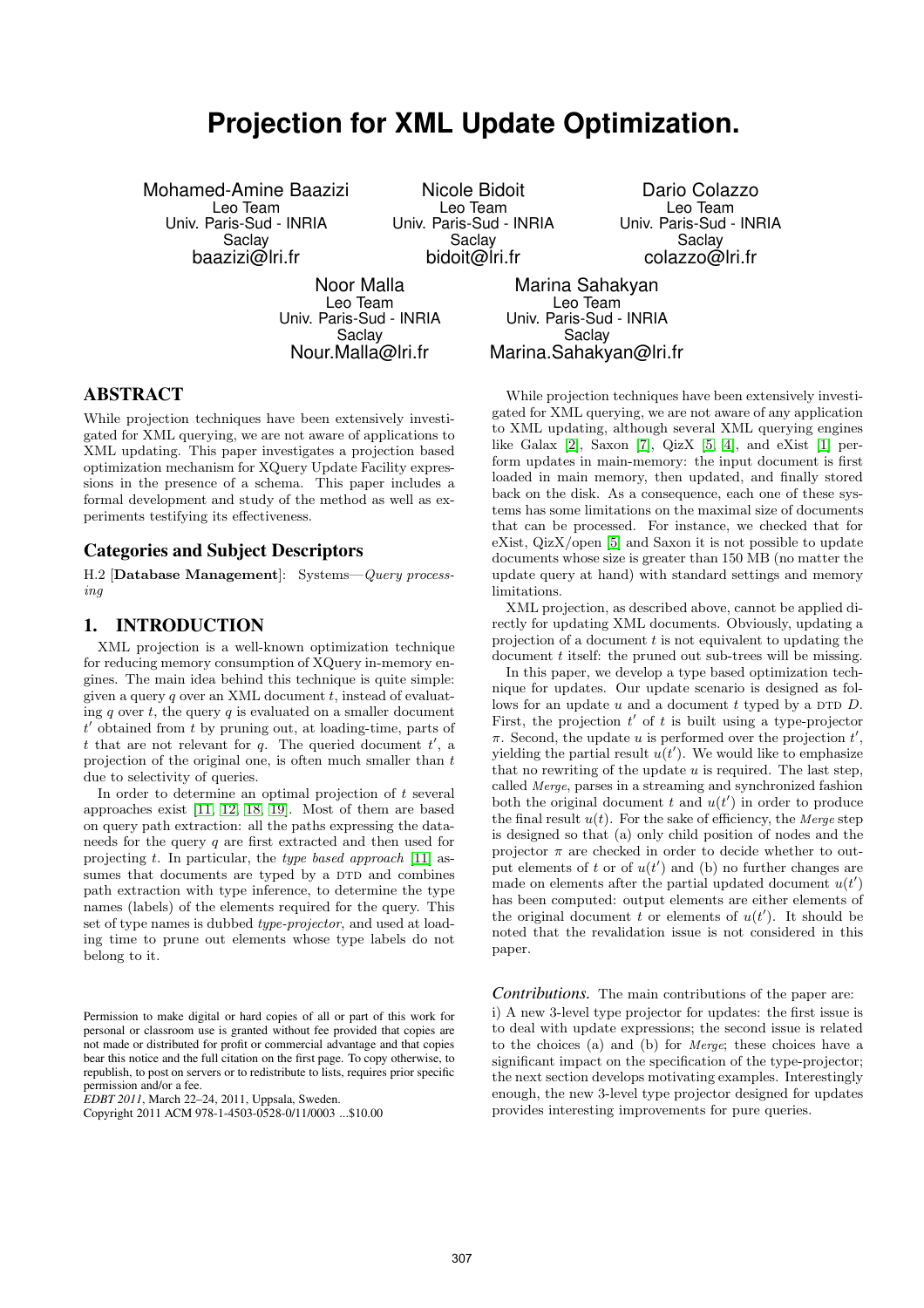

ii) A new path extraction mechanism required for the derivation of the update type projector.

iii) Design and implementation of a simple and thus efficient algorithm Merge, to make updates persistent. The Merge algorithm uses a buffer whose size is upper bounded by the maximal depth of the input document  $t$ .

iv) Extensive experiments whose results validate the effectiveness of the proposed approach. We have implemented the projection and merging algorithms in Java and considered several popular systems to perform tests.

*Related Work.* The approach here presented introduces substantial novelties wrt the type based approach for queries presented in [\[11\]](#page-11-0). As it will be explained in Sec. [2,](#page-1-0) we adopt a three-level projector, while the projector proposed in [\[11\]](#page-11-0) is one level. A three level projector, allows to optimize (minimize) the size of projections. In particular, it allows to avoid keeping in the projection useless text nodes that would be kept with the technique proposed in [\[11\]](#page-11-0): this can result into substantial improvements since in many cases large parts of documents consist of textual content.

Other works propose techniques to optimize update execution time by using static analysis in order to detect independence between several update operations, so that query rewriting techniques can be used for logical optimization [\[16,](#page-11-9) [17,](#page-11-10) [8,](#page-11-11) [9\]](#page-11-12). Our work is definitely orthogonal wrt this line of research, and indeed, the two techniques can be combined in order to increase the efficiency in terms of time.

Some recent works [\[13,](#page-11-13) [14\]](#page-11-14) addressed the problem of translating an XQuery update expression u into a pure query expression  $Q_u$ , with the aim of executing the update u via the query  $Q_u$ . The advantages of these approaches are that updates can be executed even if the XQuery engine only deals with queries, and well established query-optimization techniques can be adopted to optimize update execution. A peculiar characteristic of these approaches [\[13,](#page-11-13) [14\]](#page-11-14) is that the query  $Q_u$  needs to select and return all nodes that are not updated, while those which are updated are selected and processed to compute new nodes. As a consequence, using standard projection techniques [\[11,](#page-11-0) [18\]](#page-11-2) for the query  $Q_u$ would lead to no improvement, since the *whole* document would be projected.

It is worth observing that, although not directly, existing projection techniques [\[11,](#page-11-0) [18\]](#page-11-2) could be used for a single update, provided that the projected document is used only to compute the update pending list, so that this last one can be then propagated to the input document in a streaming fash-

<span id="page-1-1"></span>ion. Such approach would require some techniques similar to those here developed in order to: opportunely determine the projection, and make node identity persistent in order to propagate, in the second phase, the calculated update pending list. This approach has two drawbacks. Firstly, it does not allow to use XML querying engines in a straight manner as we propose to do: controlling the two phase evaluation of XML updates would become necessary. Secondly, this approach would perform very inefficiently in the quite frequent case where a bunch of n updates has to be executed, according to a given order, because each update would need to be fully processed one after the other entailing the document to be processed/parsed  $n$  times. Our approach is different and allows to evaluate the  $n$  updates by processing our method just once: a global projector can be easily inferred (it is sufficient to consider the union of each update projector); the n updates are evaluated on the global projection wrt the specified order; finally, the updates are propagated on the original document in a single pass, using the Merge function. As testified by our tests (Section [6\)](#page-9-0), this results in a much more efficient processing.

*Organization.* The article is organized as follows. Section [2](#page-1-0) introduces the main features of our method through examples. Section [3](#page-3-0) brings all necessary notation and definitions. Section [4](#page-4-0) provides a formal presentation of our method although the inference of the update type projector is addressed separately in Section [5.](#page-5-0) Section [5](#page-7-0) formally states soundness and completeness of our method; it carefully outlines the proof of the main result. The implementation and experiments of the method are reported in Section [6](#page-9-0) just before concluding and developing future research directions in Section [7.](#page-10-0)

# <span id="page-1-0"></span>2. MOTIVATING EXAMPLES

This section is devoted to introducing and illustrating, through examples, the main features of our method and especially of the update type projector. The choices and assumptions made in the formal presentation are motivated.

*Merge explained on a simple example.* Let us consider the example in Fig. [1](#page-1-1) and assume that the partial updated document  $u(t')$  has been produced by first pruning the original document t leading to  $t'$  and then updating  $t'$  with  $u$ . In order to produce the final result  $u(t)$ , we parse and merge the initial document  $t$  and the partial updated document  $u(t^{\prime}).$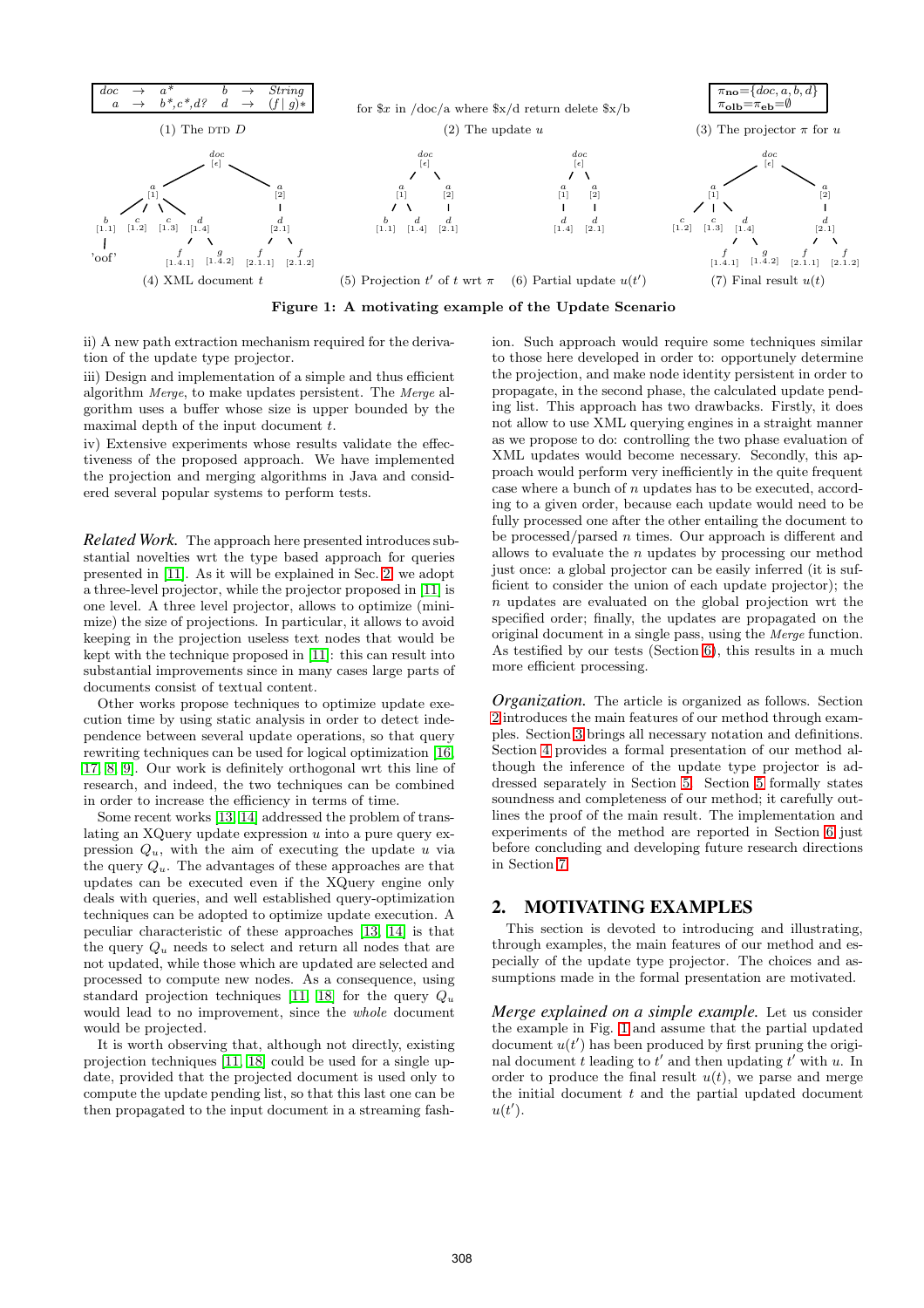Notice that each node of the initial document  $t$  is adorned with its label  $(a, b, \ldots)$  and with an identifier i inside square brackets  $(1, 1.1, ...)$ . A node of a document t whose identifier is **i** is next denoted by  $t@i$ . We make the choice that the identifier of a node in  $t$  gives its position in  $t$  according to document order. In the projection  $t'$  of  $t$ , the identifier of a projected node is kept and thus may no more correspond to the position of the node in  $t'$  (it is the case, for instance, of the node  $t'@1.4$  in Fig. [1.](#page-1-1)5). In the partial updated document  $u(t')$ , new identifiers are assigned to inserted or replaced nodes (see next examples).

Concerning our example, while merging t and  $u(t')$ , nothing special happens until the nodes  $t@1$  and  $u(t')@1$ , both labelled a, have been parsed. At this point, the two nodes examined by Merge are: the first child node  $t@1.1$  labelled b of  $t@1$ , and the first child node  $u(t')@1.4$  labelled d of  $u(t')@1$ . Because the child rank 4 of  $u(t')@1.4$  is strictly greater than the child rank 1 of  $t@1.1$  and because the label b belongs to the projector  $\pi$ , indicating that the node  $t@1.1$ has been projected in  $t'$ , the node  $t@1.1$  is not output (it has been deleted by the update  $u$ ), the original document  $t$ is further parsed. The next two nodes examined are:  $t@1.2$ labelled c and  $u(t')@1.4$  labelled d. Once again, the child rank 4 of  $u(t')@1.4$  is strictly greater than the child rank 2 of  $t@1.2$ , however this time, the label c does not belong to the projector  $\pi$  (the node  $t@1.2$  was not needed for the partial update and thus not projected in  $t'$ ) and thus the node  $t@1.2$  is output in the final result, the original document  $t$ is further parsed. The process will continue parsing  $t$  and  $u(t')$  until both documents are fully scanned. Note that, positions of nodes (more precisely child rank) in the initial document play a crucial role in the Merge process.

*Dealing with insertion.* Consider the update  $u_1$  specified by for \$x in /doc/a return insert as last  $\langle e \rangle$ 'new' $\langle /e \rangle$ into  $x$  with the same DTD D and document t of Fig[.1.](#page-1-1)1 and [1.](#page-1-1)4. Intuitively, the path corresponding to data relevant for the update  $u_1$  is  $doc/a$  and the types of nodes traversed by this path are  $\pi_1 = \{doc, a\}$ . The projection  $\pi_1(t)$  of t is given below as well as the partial update  $u_1(\pi_1(t))$ . Recall that node identifiers in  $\pi_1(t)$  correspond to node identifiers in t, the same holds for unchanged nodes in  $u_1(\pi_1(t))$ , and that new (inserted or replaced) nodes in  $u_1(\pi_1(t))$  are given new identifiers. In the table below, i and i' are new identifiers.



Let us proceed to merging the initial document  $t$  and the partial result  $u_1(\pi_1(t))$  in order to produce the final result

 $u_1(t)$ . After visiting the root nodes of the two documents, the two nodes examined by Merge are:  $t@1.1$  labelled b and the new node  $u_1(\pi_1(t))$ @i labelled e. Here, the new identifier i conveys no information about child rank of the new node and even if the projector tells us that the node  $t@1.1$  has been projected out, there is no way to decide whether it has to be output before the inserted node or vice-versa. Recall here the assumption made for Merge: information about the update  $u_1$  is not available.

In order to solve this problem, related to insertion, we modify the projector. The new projector for the update  $u_1$ takes into account that the path  $doc/a$  is the target of an insertion. As such, the projector  $\pi_{u_1}$  will have 2 components: the type doc of category 'node only' and the type a of category 'one level below'. Applying this new projector to a document proceeds as follows: the nodes labelled by types of category 'node only' are projected; the nodes labelled by types of category 'one level below' are projected together with each of their children.

For our example, applying the projector  $\pi_{u_1} = (\pi_{\text{no}}, \pi_{\text{olb}})$ with  $\pi_{\text{no}} = \{doc\}$  and  $\pi_{\text{olb}} = \{a\}$  to the document t leads to the document  $\pi_{u_1}(t)$  depicted in the table above together with the partial update  $u_1(\pi_{u_1}(t))$ . Since now the new nodes are inserted in a projection containing all their siblings, it is easy to check that the documents t and  $u_1(\pi_{u_1}(t))$  can be merged in a valid, simple and efficient way.

We would like to stress that our projector avoids unnecessary node projection: the projection of all children of a 'one level below' node is forced but, and this is important, without requiring the labels of these children to be part of the projector. Finally, of course, the reader should not confuse projecting all children of a 'one level below' node with projecting all its descendants.

*Dealing with String and mixed-content.* We are now going to slightly modify the DTD  $D$  by redefining the rule for b as  $b \rightarrow (String \mid c)*$  and consider the update  $u_2$  specified by for \$x in /doc/a where \$x/b/text()='foot' return delete  $x/d$ . Intuitively,  $doc/a/d$  and  $doc/a/b/text)$  are the paths corresponding to data relevant for the update  $u_2$ . The associated types are  $\pi_2 = \{doc, a, b, String, d\}$ . Let us consider the document  $t_2$  given below and its projection  $\pi_2(t_2)$ . Notice that projecting  $t_2$  wrt  $\pi_2$  has the side effect to concatenate the two Strings 'fo' and 'ot' and consequently, the node  $u_2(\pi_2(t_2))@1.4$  labelled d is deleted when the update  $u_2$  is applied on the projected document  $\pi_2(t_2)$ . Recall the assumption that Merge is not supposed to change the elements parsed in  $t_2$  and  $u_2(\pi_2(t_2))$  and has only access to the projector. Thus, we cannot expect that merging the initial document  $t_2$  and the partial updated result  $u_2(\pi_2(t_2))$ will produce the final updated document.



The problem here is due to mixed-content nodes and solved by modifying the projector in the same way as for inser-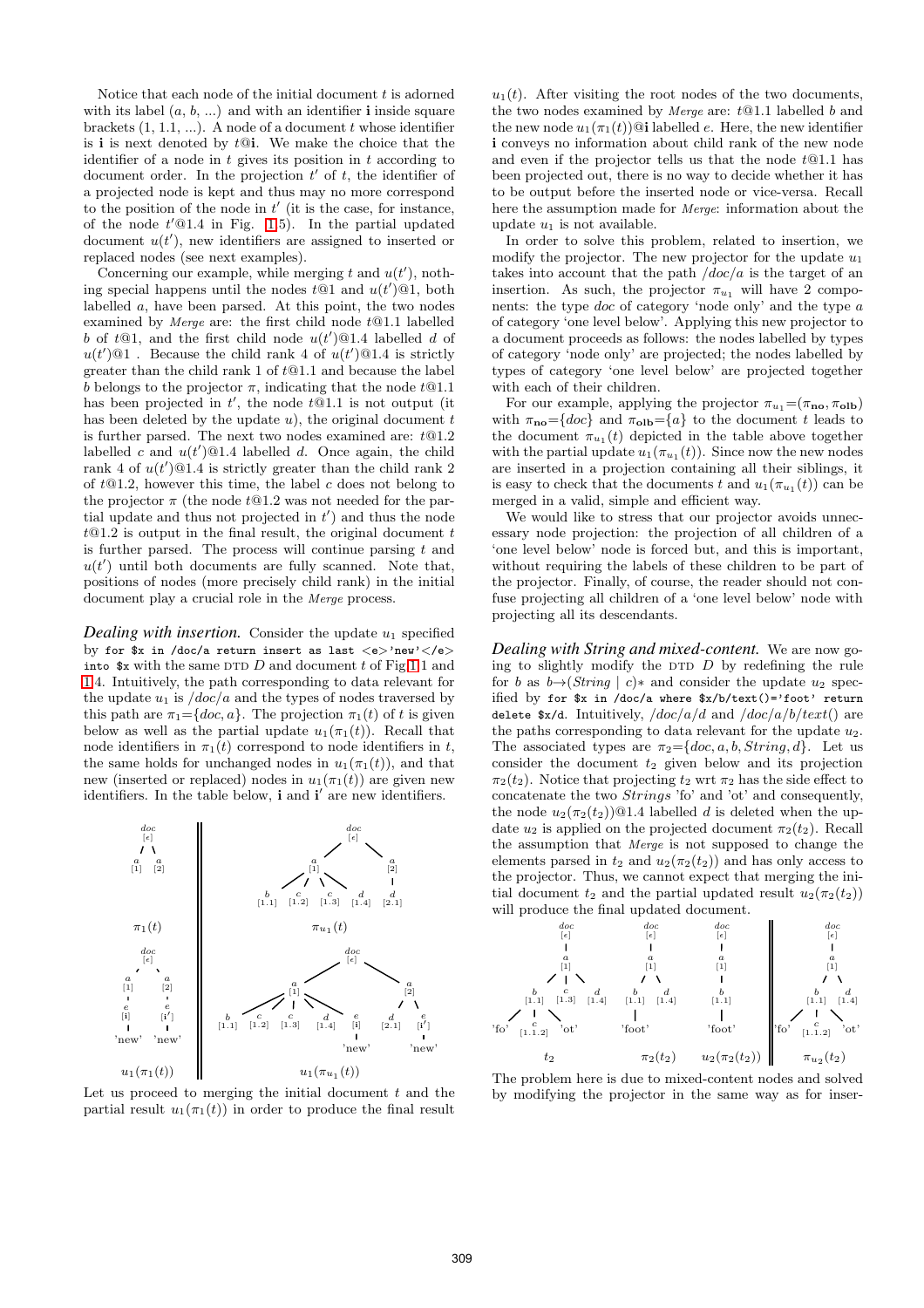tion. The new projector  $\pi_{u_2}$  generated for the example will have 2 components:  $\pi_{\text{no}} = \{doc, a, d\}$  of category 'node only' and  $\pi_{\text{olb}} = \{b\}$  of category 'one level below'. This example is well suited to stress that the notion of projection presented in the paper allows one for a better precision. On the one hand, the projector  $\pi_{u_2}$  allows us to prune out c children of a nodes as the table above shows. Indeed, we could have solved the problem, in a syntactic manner, by extending the extracted path  $\frac{d\alpha}{d\rho}$  /doc/a/b/text() to  $\frac{d\alpha}{d\alpha}$  /*doc*/a/*b*/text()/parent :: node()/*child* :: node() leading (by type inference) to a simple projector  $\{doc, a, b, c, d,$ String} which in fact projects the whole document  $t_2$ . On the other hand, the projector  $\pi_{u_2}$  allows us to restrict the projection of text nodes to children of b nodes. To better illustrate this, let us assume that doc is now defined by  $doc\rightarrow(a \mid String)*$ , then applying the simple projector  ${doc, a, b, c, d, String}$  inferred by [\[11\]](#page-11-0) would lead to project all text children of a although not useful for the update. This last point is a significant improvement wrt [\[11\]](#page-11-0) in reducing the size of the projected document as our experiments will show and can also benefit to pure queries.

*Dealing with element extraction.* Consider the DTD *D* and the update  $u_3$  for  $x$  in /doc/a return replace  $x/b$  with \$x/d. First, it is clear that replace updates have to be treated like insert wrt to the target path \$x/b: replace is a delete followed by an insert. Second, because the path  $\int$ doc $\int$ a $\int$ d is meant to return the element copied at the target node computed by  $\frac{d\alpha}{b}$ , the complete subtrees rooted at nodes of type d have to be completely projected. For this update, we propose to generate a projector  $\pi_{u_3}$  composed of three sets of types:  $\pi_{\text{no}} = \{doc\}$  of category 'node only',  $\pi_{\text{olb}} = \{a\}$  of category 'one level below', and  $\pi_{\text{eb}} = \{d\}$ of category 'everything below' (abbreviated '∀ *below*').

Let us explain the behavior of the 3-level type projector wrt the category 'everything below': a node labelled by a type of this category is projected together with its sub-forest. Indeed, applying the projector  $\pi_{u_3}$  on the document t of Fig. [1.](#page-1-1)4 produces almost the whole document with the exception of the String 'oof' which is pruned out.

Once again, this third feature of our projector brings more precision and efficiency wrt [\[11\]](#page-11-0): it allows us for optimizing the projection (by avoiding to include in the projector the types of the nodes in the subtree of a '∀ below' node) and it accelerates the projection it-self.

# <span id="page-3-0"></span>3. PRELIMINARIES

*Data Model.* The data model is essentially that of [\[10\]](#page-11-15) and thus XML documents are represented using the notion of store.

Next,  $I, J, K$  designate sets (id-set) or lists (id-seq) of identifiers denoted by i, j ...; () denotes the empty id-seq;  $I \cdot I'$  denotes id-seq composition, and the intersection of  $I$ and J preserving the order in the id-seq I is denoted by  $I_{\downarrow J}$ .

A *store*  $\sigma$  over the id-set I is a mapping associating each identifier **i**∈I with either an element node  $a[J]$  or a text node text[st] where a is a label,  $J$  is an id-seq of identifiers in  $I$ (the ordered list of children) and  $st$  is a string. We define:

 $-$  *lab*(i)=a if  $\sigma$ (i)=a[J], and *lab*(i)=*String* if  $\sigma$ (i)=text[st],

- $-$  *child*( $\sigma$ , I)={j | ∃i∈I,  $\sigma$ (i)=a[J] and j∈J},
- − *roots*(σ)={i | ¬∃j, i∈*child*(σ, {j})}.

Given a store  $\sigma$  over I, the *projection* on  $J\subseteq I$  of  $\sigma$ , is a store over J, denoted  $\Pi_J(\sigma)$ , defined by: for each j∈J, if  $\sigma(j)=a[K]$  then  $\Pi_J(\sigma)(j)=a[K_{|J}]$  otherwise  $\sigma(j)=text[st]$ and  $\Pi_J(\sigma)(\mathbf{j})=\sigma(\mathbf{j})$ . The reader should pay attention to the fact that the domain and the "co-domain" of the *projection* on  $J$  of  $\sigma$  is  $J$ .

We only consider stores corresponding to XML forests and trees. A forest f over I is given by a pair  $(J, \sigma)$  where  $\sigma$  is as above and  $J=roots(\sigma)$ . We write  $dom(f)$  for I and  $\sigma_f$  for  $\sigma$  and  $f \circ f'$  for the concatenation of two disjoint forests f and  $f'$ .

Similarly, a tree t over I is given by  $(r_t, \sigma_t)$  where  $r_t$  is the root identifier of the store t over I that is,  $roots(\sigma_t) = \{r_t\}.$ The *subforest of* t, denoted  $\text{subfor}(t)$ , is defined by  $\Pi_{I\setminus\{r_t\}}(t)$ .

For the sake of the formal presentation, the identifiers used in the definition of a store are sometimes giving the position of the nodes in the XML document (see the motivating example of Section [2\)](#page-1-0). Such stores are called *p-stores*.

We consider XML trees valid wrt a schema defined by means of the DTD language, which features the core mechanisms of mainstream schema languages.

 $DTDS$  are defined as in [\[15\]](#page-11-16): given a finite set of labels  $\Sigma$ , and the reserved symbol *String*, a DTD over  $\Sigma$  is a tuple  $(D, s_D)$  where D is a total function from  $\Sigma$  to the set of regular expressions over  $\Sigma \cup \{String\}$ , and  $s_D \in \Sigma$  is the root symbol. Given a regular expression  $r$ , the language generated by r, resp. the set of symbols in  $\Sigma$  occurring in r, is denoted by  $\mathscr{L}(r)$ , resp. *S*(r). We denote  $t \in D$  the fact that  $t$  is valid wrt  $D$ .

*Update query language.* The update language we consider is the one proposed in [\[10\]](#page-11-15), a large core of XQuery Update Facility. The effect of an update  $u$  over an XML document is defined in two steps. A first evaluation of  $u$ produces a sequence of atomic update operations. After checking some properties over these atomic updates, they are ordered and finally applied over the document. Next, we introduce the minimal syntactical and semantic ingredients useful for the presentation.

Atomic updates are defined as follows :

$$
\begin{array}{ll}\n\text{atom\_up} & ::= & \text{ins}(I, \delta, \mathbf{i}) \mid \text{del}(\mathbf{i}) \mid \text{rep}(\mathbf{i}, I) \mid \text{ren}(\mathbf{i}, a) \\
\text{direction} & ::= & \leftarrow \mid \rightarrow \mid \downarrow \mid \swarrow \mid \searrow\n\end{array}
$$

The insertion of a set of elements, given by their root identifiers I, targets a node i; it uses a direction parameter  $\delta$  to specify whether to insert before  $(\leftarrow)$ , after  $(\rightarrow)$  a node, or into the child list of a node in first  $(\swarrow)$ , last  $(\searrow)$  or arbitrary position  $(\downarrow)$ . Deletion or renaming of a subtree t uses the identifier i of its root.

Due to space limitation, we do not present the syntax of the query language underlying update expressions. The path axes considered are: child, descendant, parent and ancestor. The syntax of updates is given by:

$$
u ::= () | \text{ insert } q \delta q_0 | \text{ del } q_0 | \text{ replace } q_0 \text{ with } q |
$$
  
rename  $q$  as  $a | u, u' |$  if  $q$  then  $u_1$  else  $u_2 |$   
for  $x$  in  $q$  return  $u |$  let  $x = q$  return  $u$ 

Obviously, above, q and  $q_0$  are queries where  $q_0$  is called the target query expression. For instance, the update expression insert  $q \delta q_0$  requires to insert a copy of (the result of) q in position  $\delta$  relative to the result of  $q_0$ . In each case the target expression is assumed to evaluate to a single node (identifier) and if not, the evaluation fails.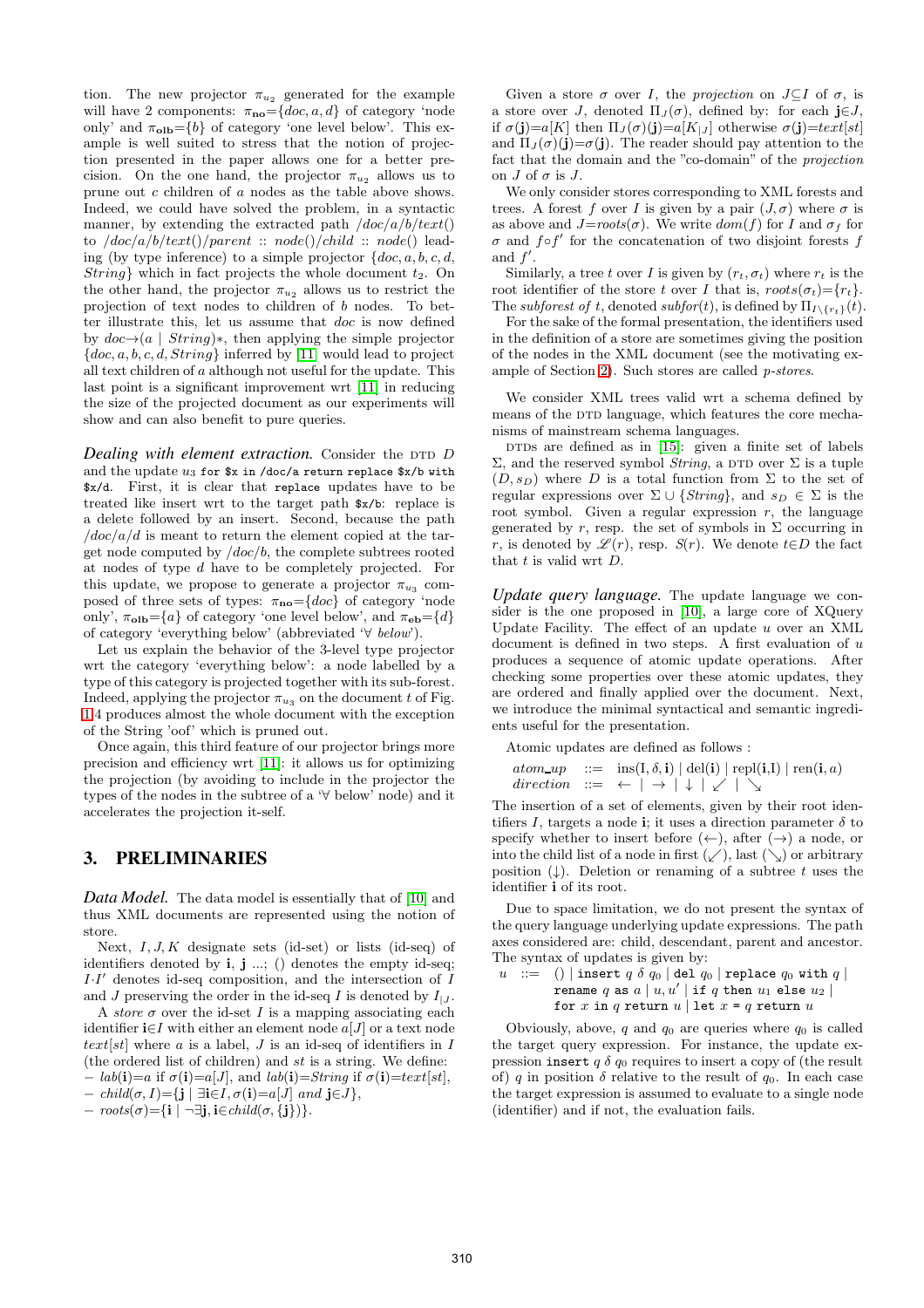Semantics of update expressions is defined as in [\[10\]](#page-11-15). Now, we outline the definition structure of the judgements intro-duced in [\[10\]](#page-11-15). Below, the stores  $\sigma$ ,  $\sigma'$  are forests and  $\gamma$  is a variable environment. Queries and updates are also assumed to be closed.

 $-\sigma, \gamma \models q \Rightarrow \sigma', I$ : the evaluation of the query q over the forest  $\sigma$  under the environment  $\gamma$  leads to the new store  $\sigma'$ (an extension of the initial store  $\sigma$ ) together with the id-seq I which is the list of identifiers of answer element roots.

 $-\sigma, \gamma \models u \leadsto \sigma'$ : applying an update u over  $\sigma$  produces the store  $\sigma'$ ; intermediate steps are: producing an atomic update pending list, checking properties of the atomic updates (out of the scope of the paper), and applying the atomic updates.

 $-\sigma, I \stackrel{copy}{\vdash} \sigma', I'$ : the copying judgment extends the initial store  $\sigma$  by copying each of the subtrees identified by the list I of their roots to a fresh subtree, collecting the root identifiers of the new subtrees in the list  $I'$  (the fresh subtree is built with new identifiers).

 $-\sigma, \gamma \models u \Rightarrow \sigma', \omega$ : the evaluation of the update u over  $\sigma$  given the environment  $\gamma$ , starts by producing an update pending list  $\omega$  (a list of atomic updates) and a new store σ ′ ; the store σ ′ extends σ with the new or copied elements generated by this phase and required later for evaluating the pending list;

 $\bar{\sigma}$  =  $\sigma = \bar{\sigma}$  ÷  $\sigma'$  : applying the update pending list  $\omega$  on  $\sigma$ produces the new store  $\sigma'$ .

Of course,  $u(t)$  denotes the store t' such that  $t, () \models u \rightsquigarrow t'.$ Given a query path  $P$  over a tree  $t$ , the evaluation is assumed to start at the root of the document (recall that  $P=$ / $ReIP$ ). As it does not touch the store, we write  $t, (|\equiv P \Rightarrow t, I$ .

### <span id="page-4-0"></span>4. UPDATE MECHANISM

Let us recall the main steps of the update scenario for an update expression u and a document t. Step 1: an update type projector  $\pi$  for u is inferred and t is projected wrt  $\pi$ . The notion of update type projector is defined below; the inference of the type projector is described in Section [5;](#page-5-0) Step 2: the update  $u$  is evaluated over the projected document  $\pi(t)$  producing a partial result  $u(\pi(t))$ ; Step 3: the fully updated document  $u(t)$  is built by merging the initial document t and  $u(\pi(t))$ ; this step is detailed below.

<span id="page-4-2"></span>*Update type projector.* First of all, we formally define 3 level type projectors:

DEFINITION 4.1 (TYPE PROJECTOR). *Given a* DTD  $(D, s_D)$  *over the alphabet*  $\Sigma$ , *a type projector*  $\pi$  *is a triple*  $(\pi_{\text{no}}, \pi_{\text{olb}}, \pi_{\text{eb}})$  *such that*  $(\pi$  *also denotes*  $\pi_{\text{no}} \cup \pi_{\text{olb}} \cup \pi_{\text{eb}})$ : *i)* π⊆Σ*,*

 $ii)$   $\pi_{\bf{no}}$ ,  $\pi_{\bf{olb}}$  *and*  $\pi_{\bf{eb}}$  *are pairwise disjoint, and* 

*iii*)  $s_D \in \pi$  *and for each*  $b \in \pi$  *there exists*  $a \in \pi$  *such that*  $D(a)=r$ *and* b *occurs in* r*.*

<span id="page-4-3"></span>The  $\pi_{\text{no}}$  (resp.  $\pi_{\text{olb}}$  and  $\pi_{\text{eb}}$ ) component of  $\pi$  contains 'node only' types (resp. 'one level below' and '∀ below' types). Notice that condition iii) ensures some closure property wrt to the DTD D: label  $a \in \pi$  cannot be deconnected from the root label  $s_d$  although it does not need to be connected in all possible manners (see projector  $\pi_4$  below). Notice that the *String* type itself never belongs to a type projector  $\pi$ : as explained in Section [2,](#page-1-0) a string is projected "indirectly" when its parent node type is of category 'olb' or 'eb'.



<span id="page-4-1"></span>Figure 2: Type projection: an example.

Definition 4.2 (Type Projection). *Let us consider the* DTD  $(D, s_D)$ *, the type projector*  $\pi = (\pi_{\text{no}}, \pi_{\text{olb}}, \pi_{\text{eb}})$  *and the document*  $t \in D$  *with roots* $(t) = \{r_t\}$  *and subfor* $(t) = F$ *. The projection of t wrt*  $\pi$ *, denoted*  $\pi(t)$ *, is the tree*  $\Pi_{K(t,\pi)}(t)$ *where*  $K(t, \pi)$  *is recursively defined by:* 

 $-$  *if lab*( $r_t$ ) $\not\in \pi$  *then*  $K(t,\pi)=\emptyset$ *,* 

 $-$  *if lab*( $r_t$ )∈ $\pi_\alpha$  *then*  $K(t, \pi) = \{r_t\} \cup K_\alpha(F)$  *for*  $\alpha \in \{\text{no,olb,eb}\}$ *with:*

 $K_{\alpha}(F)=\emptyset$  if  $F=(\ )$  and otherwise, assuming  $F=t'\circ F'$ ,  $K_{\mathbf{no}}(F)=K(t',\pi)\cup K_{\mathbf{no}}(F'),$  $K_{\text{olb}}(F) = K(t', \pi) \cup K_{\text{olb}}(F')$  *if lab* $(r_t) \in \pi$  $K_{\text{olb}}(F) = \{r_t\} \cup K_{\text{olb}}(F')$  if  $lab(r_t) \notin \pi$  $K_{\text{eb}}(F)=dom(F)$ .

Let us consider in Fig. [2](#page-4-1) the DTD  $D_4$  and the update projector  $\pi_4$ . This projector is well-defined: the type c is connected to the root type  $a$  by  $b$ . For the document  $t_4$ , the set  $K(t_4, \pi_4)$  is  $\{\epsilon, 1, 1.1\}$ . Observe that, although  $c \in \pi_{no}$ , we have  $2.1 \notin K(t_4, \pi_4)$  because  $e \notin \pi_4$ .

The closure property iii) of definition [4.1](#page-4-2) entails that the result of a type projection is a well-formed tree although it may not conform to the  $D$ :

PROPERTY 4.3.  $\Pi_{K(t,\pi)}(t)$  *is a tree.* 

*The merge phase.* The task of Merge is to build the result  $u(t)$  of the update u over t starting from the initial p-tree t and the updated partial tree  $u(\pi(t))$ . The main assumption here is that the input document  $t$  is a p-store, implying that node identifiers correspond to node positions in the document. The function Merge uses this information, the 3-level projector  $\pi$  and nothing else. Positions are not materialized in the input document but generated at loading time (See Sec. [6\)](#page-9-0).

Finally, for the purpose of insert and replace operations, it is assumed that the update u generates 'new' (not already used in  $t$ ) identifiers.

The functions Merge and CMerge are formalized in Fig. [3](#page-5-1) and Fig. [4.](#page-5-2) For the sake of simplicity, the update projector  $\pi$  is kept implicit in the specification.

The functions Merge and CMerge have to be thought of as mechanisms parsing in parallel two forests:  $F_i$  belonging to the initial p-tree t and  $F_u$  belonging to the updated partial tree  $u(\pi(t))$ ; parsing synchronization is captured by the fact that the parent nodes of  $F_i$  and  $F_u$  are assumed to share the same identifier; because of projection and update,  $F_u$ contains identifiers belonging to  $t$ , besides the new ones due to insert and replace operation.

The two functions differ on the following pre-conditions: *Merge* assumes that (†) the parent node n of the forest  $F_i$  is of category 'node only' which implies that, because of synchronization, i) none of the top level trees in  $F_u$  is of type *String*, ii) root identifiers of top level trees in  $F_u$  belong to  $F_i$  that is  $roots(F_u) \subseteq roots(F_i)$ .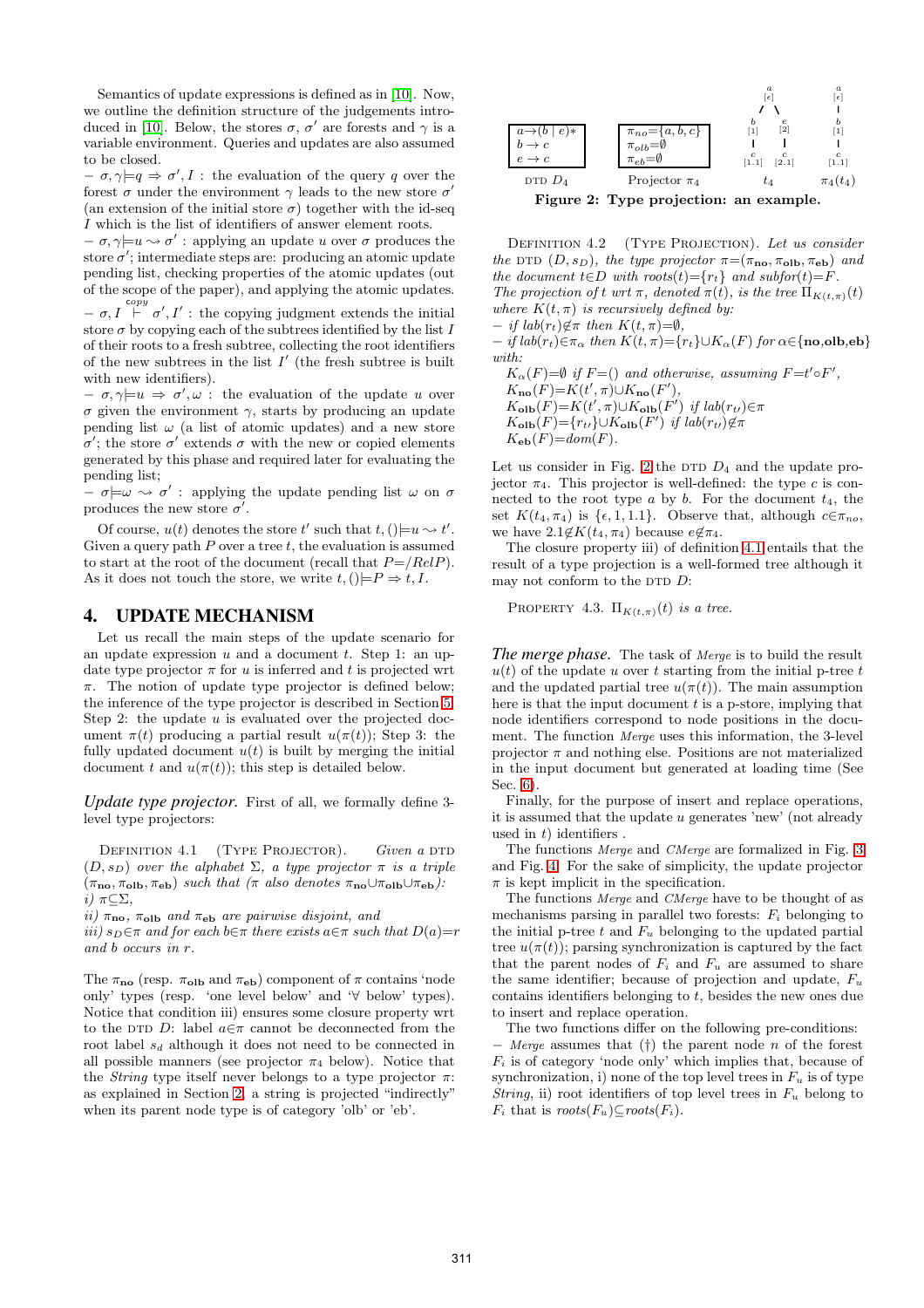|                | 1 $Merge(F_i \mid F_u) =$                                                                                            | $F_u$ if $roots(F_i)=\emptyset$ ,<br>otherwise assume $F_i = t_i \circ f_i$                                                |
|----------------|----------------------------------------------------------------------------------------------------------------------|----------------------------------------------------------------------------------------------------------------------------|
| $\overline{2}$ | $t_i \circ \text{Merge}(f_i \mid F_u)$ if $\sigma_{t_i}(r_{t_i}) = text[st],$                                        | otherwise assume $\sigma_{t_i}(r_{t_i})=a[J],$                                                                             |
| -3             |                                                                                                                      | $Merge(f_i \mid F_u)$ if $a \in \pi$ and either $roots(F_u) = \emptyset$ or $F_u = t_u \circ f_u$ with $r_{t_u} > r_{t_i}$ |
| $\overline{4}$ | TreeMerge( $t_i   t_u$ ) $\circ$ Merge( $f_i   f_u$ ) if $a \in \pi$ , $F_u = t_u \circ f_u$ and $r_{t_i} = r_{t_u}$ |                                                                                                                            |
| <sup>5</sup>   | $t_i \circ \text{Merge}(f_i \mid F_u)$ if $a \notin \pi$                                                             |                                                                                                                            |

<span id="page-5-1"></span>Figure 3: The function Merge

| c.1                                                                  | $CMerge(F_i \mid F_u) =$                                                                                                 | $F_u$ if $roots(F_i)=\emptyset$ ,                                                                                                         |  |  |  |
|----------------------------------------------------------------------|--------------------------------------------------------------------------------------------------------------------------|-------------------------------------------------------------------------------------------------------------------------------------------|--|--|--|
| c.1'                                                                 |                                                                                                                          | if $roots(F_u)=\emptyset$ ,<br>otherwise assume $F_u = t_u \circ f_u$                                                                     |  |  |  |
|                                                                      |                                                                                                                          |                                                                                                                                           |  |  |  |
| c.2                                                                  |                                                                                                                          | $t_u \circ \text{CMerge}(F_i \mid f_u)$ if $\sigma_{t_u}(r_{t_u}) = text(st]$ or $new(r_{t_u}) = true$ ,                                  |  |  |  |
| otherwise assume $\sigma_{t_n}(r_{t_n})=b[K]$ and $F_i=t_i\circ f_i$ |                                                                                                                          |                                                                                                                                           |  |  |  |
| c.3                                                                  |                                                                                                                          | CMerge( $f_i \mid F_u$ ) if $\sigma_{t_i}(r_{t_i}) = text(st]$ or $\sigma_{t_i}(r_{t_i}) = a[J]$ with $a \in \pi$ and $r_{t_u} > r_{t_i}$ |  |  |  |
| c.4                                                                  | TreeMerge $(t_i   t_u)$ o CMerge $(f_i   f_u)$ if $a \in \pi$ , $\sigma_{t_i}(r_{t_i}) = a[J]$ , and $r_{t_i} = r_{t_u}$ |                                                                                                                                           |  |  |  |
| c.5                                                                  |                                                                                                                          | $t_i \circ \text{Merge}(f_i \mid f_u)$ if $a \notin \pi$ and $\sigma_t(r_{t_i}) = a[J]$                                                   |  |  |  |

Figure 4: The function CMerge

− CMerge considers that (††) the node n is of category 'one level below' which implies that each node in  $roots(F_i)$  has been projected and that  $roots(F_u)$  are exactly the top level nodes of  $F_u$  that have to be output by *CMerge*.

#### The function Merge proceeds as follows:

Line 2 takes care of the case where the current parsed tree  $t_i$ of  $F_i$  is a *String*. The assumption  $\dagger$  entails that it has been pruned out by  $\pi$ . Thus, the *String*  $t_i$  is simply output.

Line 3 deals with the case where the label  $a$  of the root  $r_{t_i}$ of  $t_i$  belongs to  $\pi$  (thus a subtree of  $t_i$  has been projected) and  $r_{t_i}$  does not occur in  $F_u$  (the projection of  $t_i$  has been deleted by the update). When  $F_u$  is not empty, this latter fact is identified by comparing the identifiers of the currently parsed nodes (which are positions in  $F_i$ ):  $r_{t_u} < r_{t_i}$  indicates that the tree  $t_i$  comes after the tree  $t_u$  in the forest  $F_i$ . Thus  $t_i$  is not output.

Line 4 takes care of synchronization on the nodes  $r_{t_u}$  and  $r_{t_i}$ : these nodes can only differ by their labels because of some renaming. In that case, the tree  $TreeMerge(t_i | t_u)$  is output. The root of the tree  $TreeMerge(t_i | t_u)$  is labelled by  $lab(r_{t_u})$  and its sub-forest is defined by:

| $Merge(subfor(t_i)   subtor(t_u))$  | if $lab(r_{t_i}) \in \pi_{\textbf{no}}$   |
|-------------------------------------|-------------------------------------------|
| $CMerge(subfor(t_i)   subtor(t_u))$ | $if \; lab(r_{t_i}) \in \pi_{\text{olb}}$ |
| $\mathit{subfor}(t_u)$              | if $lab(r_{t_i}) \in \pi_{eb}$            |

Note that, in case of  $lab(r_{t_i}) \in \pi_{eb}$ : TreeMerge $(t_i | t_u) = t_u$ . Finally, line 5 deals with the case where the label  $a$  of  $t_i$ root does not belong to the projector  $\pi$  implying that  $t_i$  has been pruned out. Hence  $t_i$  is output.

Recall that the function CMerge, specified in Fig. [4,](#page-5-2) is built assuming (††). Parsing  $F_i$  and  $F_u$  in parallel is thus essentially guided by  $F_u$ , as opposed to Merge.

Line c.2 deals with the case where the current parsed tree  $t_u$  of  $F_u$  is either of type *String* or a newly inserted element. This latter case is identified by checking whether the identifier  $r_{t_u}$  is new ( $\notin dom(t)$ ). Hence, the tree  $t_u$  is output. The reader may notice that no move on  $F_i$  is performed: a <span id="page-5-2"></span>simple case analysis shows that synchronization is recovered through other cases.

Line c.3 is similar to line 3, although it should be paid attention to the sub-case where the root of  $t_i$  is of type *String*:  $t_i$  is then ignored because the *corresponding String* element in  $F_u$  (updated or not by u) has, eventually, already been output by a previous application of line c.2.

Lines c.4, c.5 are the dual of lines 4, 5 of the Merge definition. The reader should pay attention to line c.5 where, although implicit, the equality  $r_{t_i}=r_{t_u}$  holds (as opposed to the case "line 7" of Merge): even if  $a \notin \pi$ , because of (††), the node identified by  $r_{t_i}=r_{t_u}$  is in both forests  $F_i$  and  $F_u$ .

# <span id="page-5-0"></span>5. UPDATE TYPE PROJECTOR

This section focuses on the inference of a type projector  $\pi$ given an update  $u$  and a DTD  $D$ . The extraction of the type projector is decomposed into three steps. First, we proceed to the path extraction from  $u$ . Three categories of paths are extracted from u: paths whose targets correspond to 'node only' nodes, resp. to 'one level below' and '∀ below' nodes. Second, for each category of paths, the DTD  $D$  is used in order to derive the labels traversed by these paths and their target labels. The last step is technical and meant to enforce the pairwise disjointness of the projector components (Def. [4.2\)](#page-4-3).

*Update Path extraction.* It is obvious from the syntax of updates that queries are first class components of updates. An update u may be decomposed into two parts: the *context part* used to proceed to some navigation and the *action part* specifying changes to be made over the document. The action part itself can be further decomposed into a *source* query in charge of building elements to be copied at some position in the document and a *target* query collecting nodes where changes (insertion, deletion, replacement or renaming) have to be made. To illustrate this, let us consider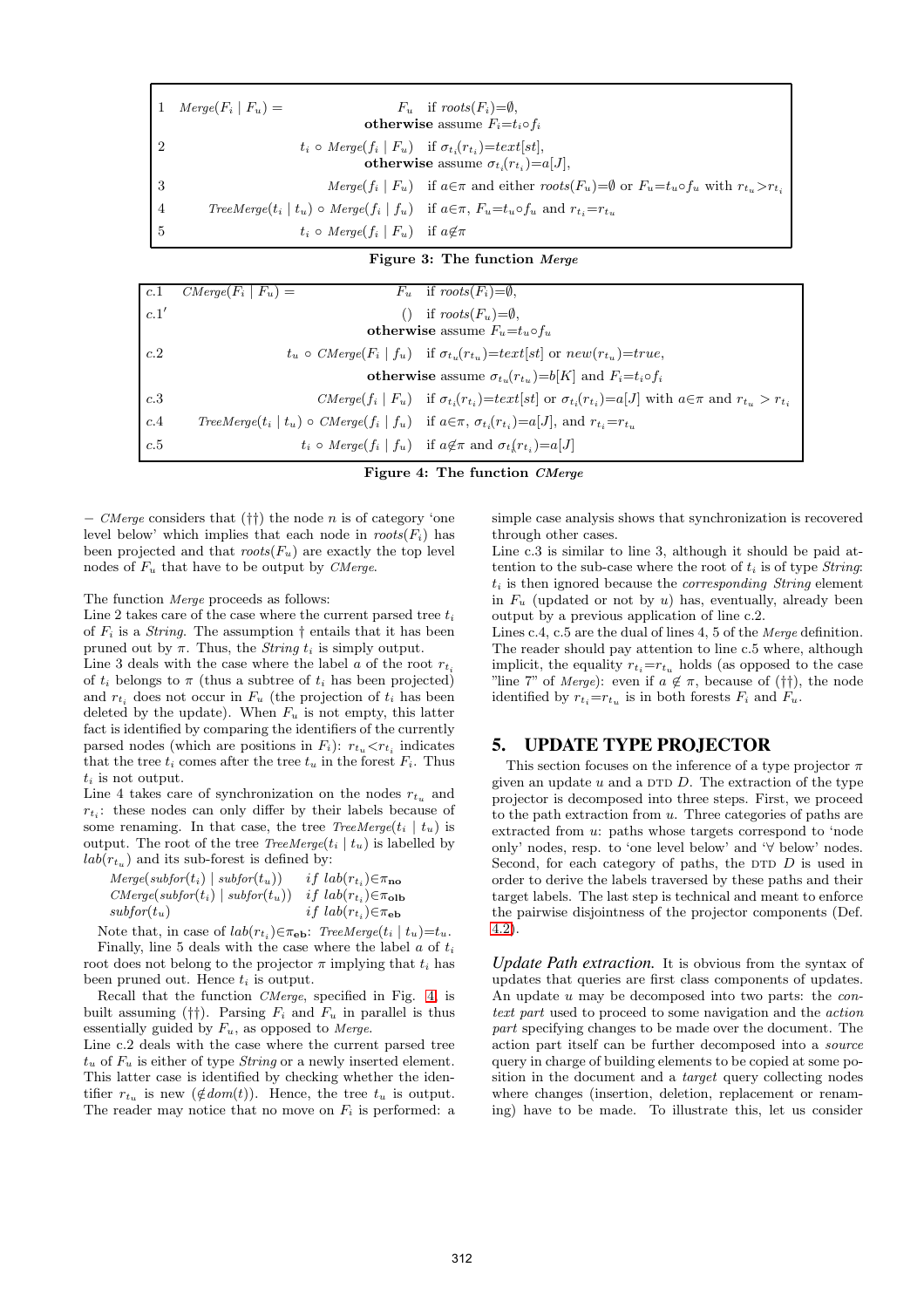| $ins - rep$                                                                                                                                                                                                                                                                                                                                                                                                                                          |  |  |  |  |
|------------------------------------------------------------------------------------------------------------------------------------------------------------------------------------------------------------------------------------------------------------------------------------------------------------------------------------------------------------------------------------------------------------------------------------------------------|--|--|--|--|
| $(\Gamma, q_0) \underset{\text{su}}{\leadsto} P_0$ $(\Gamma, q_0) \underset{\text{sr}}{\leadsto} R_0$ $(\Gamma, q_0) \underset{\text{nr}}{\leadsto} R_0'$ $(\Gamma, q) \underset{\text{su}}{\leadsto} P$ $(\Gamma, q) \underset{\text{sr}}{\leadsto} R$                                                                                                                                                                                              |  |  |  |  |
| $(\Gamma, \text{ins-rep}(q, q_0)) \sim_{\text{ob}} Par(P_0 \cup R_0 \cup R_0' \cup P \cup R)$                                                                                                                                                                                                                                                                                                                                                        |  |  |  |  |
| $\frac{\Gamma(q_0) \gamma_{\hat{m}} P_0 \Gamma(q_0) \gamma_{\hat{m}} P_0 \Gamma(q_0) \gamma_{\hat{m}} P_0 \Gamma(q_0) \Gamma(q_0)}{\Gamma, \text{ins-rep}(q, q_0) \gamma_{\hat{m}} P_0 \cup P}$ $\frac{\Gamma(q_0) \gamma_{\hat{m}} P_0 \Gamma(q_0) \gamma_{\hat{m}} P_0 \Gamma(q_0) \gamma_{\hat{m}} P_0 \Gamma(q_0) \gamma_{\hat{m}} P_0 \Gamma(q_0) \Gamma(q_0) \Gamma(q_0) \Gamma(q_0) \Gamma(q_0) \Gamma(q_0) \Gamma(q_0) \Gamma(q_0) \Gamma(q$ |  |  |  |  |
| $insert\text{-}into/as\text{-}first/as\text{-}last$                                                                                                                                                                                                                                                                                                                                                                                                  |  |  |  |  |
| $(\Gamma, q_0)$ $\underset{\text{st}}{\Leftrightarrow} P_0$ $(\Gamma, q_0)$ $\underset{\text{st}}{\Leftrightarrow} R_0$ $(\Gamma, q_0)$ $\underset{\text{at}}{\Leftrightarrow} R_0'$ $(\Gamma, q)$ $\underset{\text{st}}{\Leftrightarrow} R_0'$ $(\Gamma, q)$ $\underset{\text{st}}{\Leftrightarrow} P$ $(\Gamma, q)$ $\underset{\text{st}}{\Leftrightarrow} R$ $\delta \in {\{\swarrow, \downarrow, \searrow\}}$                                    |  |  |  |  |
| delete                                                                                                                                                                                                                                                                                                                                                                                                                                               |  |  |  |  |
| $\frac{(\Gamma, q_0) \gamma_{\text{sh}} P_0 - (\Gamma, q_0) \gamma_{\text{sh}} P_0}{(\Gamma, \text{del } q_0) \gamma_{\text{sh}} P_0 r(P_0 \cup R_0)}$ $\frac{(\Gamma, q_0) \gamma_{\text{sh}} P_0 - (\Gamma, q_0) \gamma_{\text{sh}} P_0}{(\Gamma, \text{del } q_0) \gamma_{\text{sh}} P_0 \cup R_0}$ $\frac{(\Gamma, q_0) \gamma_{\text{sh}} P_0}{(\Gamma, \text{del } q_0) \gamma_{\text{sh}} P_0}$                                               |  |  |  |  |
| rename<br>$\frac{\Gamma(q_0) \gamma_{\rm nl} P_0}{\Gamma(r_{\rm,} \text{ rename } q_0 \text{ as } a) \gamma_{\rm nb} P_0} \qquad \frac{\Gamma(q_0) \gamma_{\rm sl} P_0}{\Gamma(r_{\rm,} \text{ rename } q_0 \text{ as } a) \gamma_{\rm db} P_0}$<br>$\frac{(\Gamma, q_0) \gamma_{\text{bu}} P_0}{(\Gamma, \text{rename } q_0 \text{ as } a) \gamma_{\text{bb}} P_0}$                                                                                 |  |  |  |  |

<span id="page-6-0"></span>Figure 5: Path extraction for updates

the update  $u_3$  of Sec[.2:](#page-1-0) its context part contains the query /doc/a, its action part is built with the source query \$x/d and the target query \$x/b. As a consequence, specifying path extraction for updates requires first specifying path extraction for queries.

Our path extraction for queries generalizes [\[18\]](#page-11-2) where two kinds of paths are distinguished: *used* paths corresponding to navigation and side queries (for instance, for checking an existential condition) but not involved in building the query result itself; *returned* paths specifying root nodes of answer elements. Here, for the purpose of our study, among *used* paths, we further differentiate between (i) the ones targeting nodes needed by the query (*node used paths*), (ii) the ones targeting a string (*string used paths*) and finally, (iii) the ones capturing the root nodes of elements used by the query (∀ *below used paths*). Among *returned* paths, we differentiate between those returning roots of answer elements (*node returned paths*) and those returning text (*string returned paths*).

Next, the expressions (judgments) of the form  $(\Gamma, d\rho) \sim_{c}$ X should be read: given the environment  $\Gamma$ , the paths X of category cat are derived from the query/update do. The table below introduces judgments for query path extraction. Due to space limitation, query path extraction itself is not presented.

| Category                                                                                    | Judgement   Category |                                                                                          | Judgement                                                             |
|---------------------------------------------------------------------------------------------|----------------------|------------------------------------------------------------------------------------------|-----------------------------------------------------------------------|
| $(\Gamma, q) \rightarrow R$<br>node returned<br>string returned $(\Gamma, q) \rightarrow R$ |                      | node used<br>string used<br>$\forall$ below used $(\Gamma, q)$ $\approx_{\mathbf{bu}} P$ | $(\Gamma, q) \sim_{\text{riu}} P$<br>$(\Gamma, q) \sim_{\text{si}} P$ |
| Judgements for query path extraction.                                                       |                      |                                                                                          |                                                                       |

On the basis of the query path classification, we now concentrate on path extraction for updates. The three categories of paths that are going to be considered have already been introduced in Sec. [2:](#page-1-0) *node only*, *one level below* and ∀ *below*. The corresponding judgement notation are presented below while the associated rules for elementary updates are partially provided in Fig. [5.](#page-6-0) Here,  $ins-rep(q, q_0)$  is used to designate either an insertion of the form insert  $q \delta q_0$ with  $\delta \in \{\leftarrow, \rightarrow\}$  or a replace replace  $q_0$  with q. Given a set of paths P,  $Par(P)$  denotes the set of paths  $\{P|parent\}$ :  $node() | P \in P$ .

| Category                                                 | Judgement                                                                                                                   | Path set derived                                    |  |
|----------------------------------------------------------|-----------------------------------------------------------------------------------------------------------------------------|-----------------------------------------------------|--|
| node only<br>$\emph{one level below}$<br>$\forall$ below | $(\Gamma, u) \rightarrow P$<br>$(\Gamma, u)$ $\underset{\text{ab}}{\sim} P$<br>$(\Gamma, u)$ $\underset{\text{eb}}{\sim} P$ | $P_{\text{no}}$<br>$P_{\rm olb}$<br>$P_{\text{eb}}$ |  |
| Judgements for update path extraction.                   |                                                                                                                             |                                                     |  |

The guideline to understand the rules for update path extraction relies on analyzing the five categories of paths extracted for queries wrt the environment (context, source, target) of the query path within the update. Let us illustrate this with the update  $u_3$ . The node returned path  $/doc/a$  is inferred from the context query of  $u_3$  and thus, for the update u3, /doc/a is inferred as a *node only* path. The node returned path /doc/a/b is inferred from the insert target of  $u_3$  and as such, for the update  $u_3$ ,  $\frac{\partial}{\partial c}/a$  is inferred as a *one level below* path (here the fact that the action is an insertion is used to derive  $/doc/a$  from  $/doc/a/b$ . Finally, the node returned path /doc/a/d is inferred from the insert source of u<sub>3</sub> leading to derive, for u<sub>3</sub>,  $/$ doc $/$ a $/$ d as a  $\forall$  *below* path.

We now present informally and not exhaustively the general analysis underlying path extraction rules for updates given in Fig. [5.](#page-6-0) Each case considered below is specified by a query path  $P_q$  extracted from a query component of an update u, more precisely it is specified by the category of  $P_q$ and the environment of  $q$  within  $u$ . The presentation relies on the frames in Fig. [6.](#page-7-1) Each frame shows the target i of a query path  $P_q$  and possibly the target j of the corresponding update path  $P_u$  when  $P_u$  differs from  $P_q$  (when  $P_u = P_q$ , we have  $j=i$ ). Each case explains how the path  $P_u$  and its category are derived. The nodes that need to be projected are surrounded by dashed lines (a rectangle corresponds to all siblings of a node and a triangle to all its descendants). 1. Assume that  $P_q$  is a *node used* query path extracted from q occurring in the context of the update u, then P<sup>q</sup> is a *node only* update path for  $u$ . The same will be derived if  $q$  is a source or target query in  $u$  (see Frame 1).

2. Assume that  $P_q$  is a  $\forall$  *below used* query path extracted from either the context, source or target of  $u$ , then  $P_q$  is a ∀ *below* update path for u (see Frame 2).

3. Assume that  $P_q$  is a *string used* query path extracted from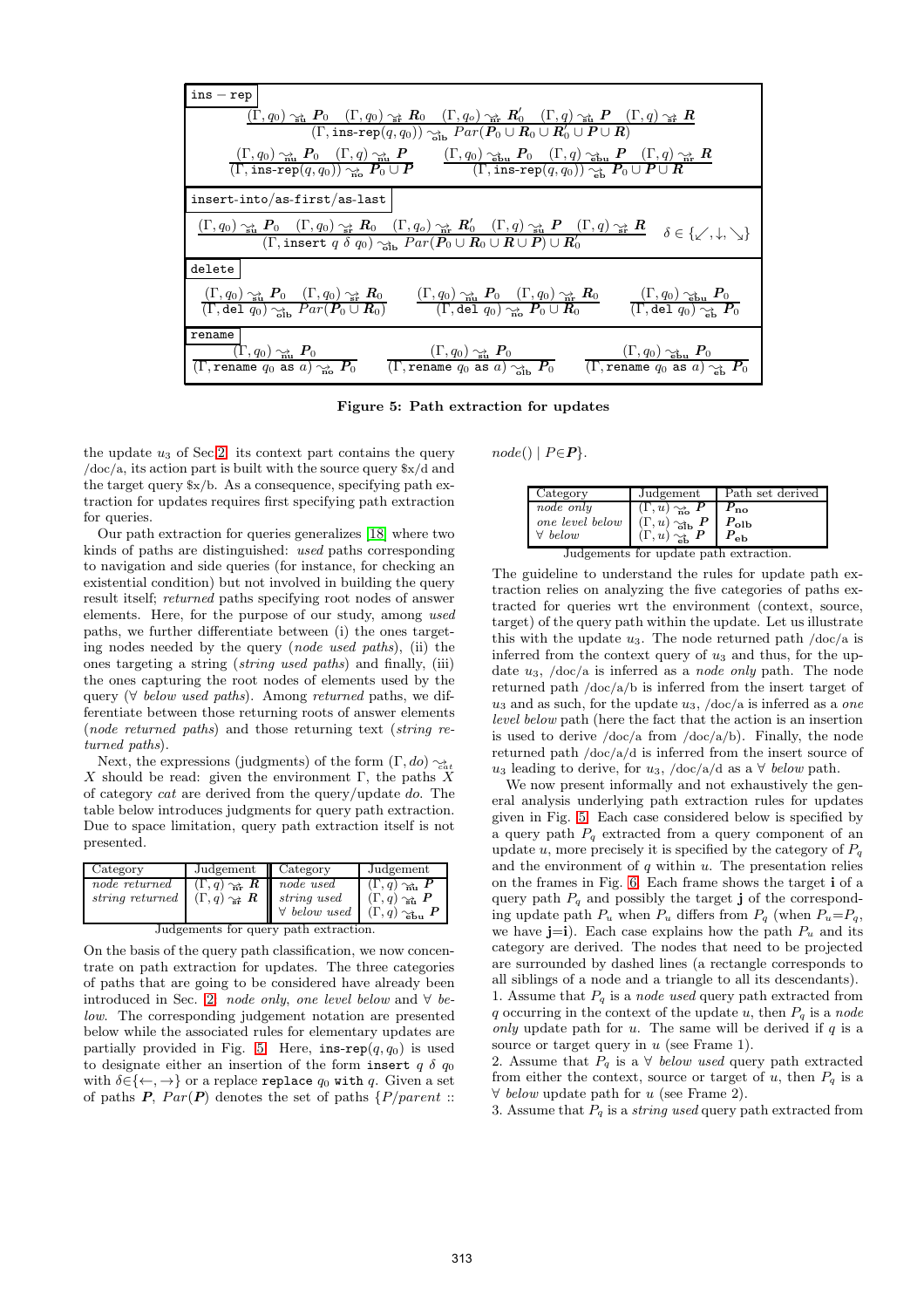

<span id="page-7-1"></span>Figure 6: Update path extraction: analysis.

any environment of q, then  $P_u = P_q$  parent :: node() is a *one level below* update path for u. This case (mixed-content data) has been motivated in Sec. [2](#page-1-0) (see Frame 3 where i has been replaced by st in order to represent that the target of  $P<sub>q</sub>$  is a string).

4. Let us turn to the case where  $P_q$  is a *node returned* query path extracted from the query q of the action  $del(q)$  of u. This case is quite simple: it is unnecessary to project the siblings of node i and thus P<sup>q</sup> is inferred as a *node only* update path for u. Note that the case where a string node is deleted is captured as an access to a string followed by delete and as such falls into case 3. above.

5. Now consider that  $P_q$  is a *node returned* query path extracted from the query q of u=insert q'  $\delta$  q with  $\delta \in \{\leftarrow, \rightarrow\}.$ Then (see Frame 5), as motivated in Sec. [2,](#page-1-0) all siblings of node i need to be projected to give Merge the ability to recover the nodes in valid order: thus  $P_u = P_q$  (parent :: node() is derived as a *one level below* update path. The same conclusion is obtained when  $u=$ replace  $q$  with  $q'$ .

6. Finally, consider that  $P_q$  is a *node returned* query path extracted from the query q of u=insert q  $\delta$  i with  $\delta \in \{\swarrow, \downarrow, \searrow\}.$ This time, the insertion possibly adds a new child to i. Thus, P<sup>q</sup> itself is derived as a *one level below* update path.

*Path Type Inference.* This step relies on the type inference rules of [\[11\]](#page-11-0) which are not reported here. It starts with the three sets of path expressions  $P_{\text{no}}$ ,  $P_{\text{olb}}$  and  $P_{\text{eb}}$  inferred for u. For each set  $P$ , it produces a pair  $(T, C)$  of sets of types.

 $-$  Considering path expressions in  $\boldsymbol{P}$  as (simple) queries, T collects all labels of the answer roots for these queries. Formally, for any  $t \in D$  and  $P \in \mathbf{P}$ , assuming  $t$ , () $\models P \Rightarrow t, J$ :

if 
$$
\mathbf{i} \in J
$$
 and  $\sigma_t(\mathbf{i}) = a[I']$  then  $a \in T$ 

Note that here, we only infer element labels. The *String* type is not considered in the inferred type because, in our setting, projecting a String node is a side effect of marking its parent node label as *one level below*.

For the update  $u_3$ , from  $P_{\text{no}} = \{ /doc/a \}$ ,  $P_{\text{olb}} = \{ /doc/a \}$ and  $P_{eb} = \frac{\{doc/a/d\}}{2}$ , we derive:  $T_{no} = \{a\}$ ,  $T_{olb} = \{a\}$  and  $T_{\mathbf{e}\mathbf{b}} = \{d\}.$ 

 $-$  Besides inferring an answer type set T, we also infer a *context* type set C containing labels of all ancestors of nodes in the sequence  $I$  output by  $P$ . As explained in [\[11\]](#page-11-0) the use of context types is crucial to ensure precision of the projector. Formally, for any  $t \in D$  and for  $P \in \mathbf{P}$ , assuming  $t, (|\equiv P \Rightarrow t, J:$ 

if 
$$
\mathbf{i} \in \mathit{idmatch}(t, J)
$$
 and  $\sigma_t(\mathbf{i}) = a[I']$  then  $a \in C$ 

where given a set  $J$  of identifiers,  $\mathcal{A}$  identifiers,  $\mathcal{A}$  collects, for each j∈J the node identifiers along the (concrete) paths from the root to j, excluding the identifier j.

For the update  $u_3$ , we derive  $C_{\text{no}} = \{doc\}$ ,  $C_{\text{olb}} = \{doc\}$ , and  $C_{\text{eb}} = \{doc, a\}.$ 

So type inference actually produces a pair  $\Sigma = (T, C)$ . As for query path and update path extraction, type inference rules specify the judgement  $\Sigma' \vdash_D P : \Sigma$  where  $\Sigma' = (T_c, C_c)$ is a starting environment. This judgement means that given a DTD  $D$ , starting from the labels in  $T_c$  and the context  $C_c$ , the path  $P$  generates the labels  $T$  with its context  $C$ .

<span id="page-7-4"></span>The main theorem satisfied by type inference rules is the following:

THEOREM 5.1 ([\[11\]](#page-11-0)). Let  $(D, s_D)$  be a DTD, P a path, *and*  $t∈D$ *.* If  $t, () \models P \Rightarrow t, J$  *and*  $({s_D}, \{) \vdash_D P : (T, C)}$ *then:*

$$
T_P \subseteq T \text{ and } C_P \subseteq C
$$
  
where  $T_P = \{a \mid \mathbf{j} \in J \text{ and } \sigma_t(\mathbf{j}) = a[I']\}, \text{ and}$   

$$
C_P = \{a \mid \mathbf{j} \in \text{idmatch}(t, J) \text{ and } \sigma_t(\mathbf{j}) = a[I']\}.
$$

*Type-projector inference.* The final step of the update type projector derivation starts with the three pairs of type sets  $(T_{\text{no}}, C_{\text{no}})$ ,  $(T_{\text{olb}}, C_{\text{olb}})$  and  $(T_{\text{eb}}, C_{\text{eb}})$  inferred for u. This step is quite straightforward although it contributes to the efficiency and precision of the type projector by enforcing pairwise disjointness of the 3 components of the type projector. First, it is rather immediate to see that types in  $C_{\alpha}$  are all of the category 'node only'. Then, it is also obvious (from the definition of the projection) that types of category '∀ below' do not need to be kept neither in the category 'one level below' nor in the category 'node only' and similarly, types of category 'one level below' do not need to be kept in the category 'node only'.

<span id="page-7-0"></span>Definition 5.2 (Type Projector Extraction). *The type projector*  $\pi = (\pi_{\text{no}}, \pi_{\text{olb}}, \pi_{\text{eb}})$  *for u is given by: Let*  $\tau_{\text{no}} = T_{\text{no}} \cup C_{\text{no}} \cup C_{\text{olb}} \cup C_{\text{eb}}$ . *Then* :

$$
\begin{array}{rcl}\n\pi_{\mathbf{n}\mathbf{o}} & = & \tau_{\mathbf{n}\mathbf{o}} - (\pi_{\mathbf{e}\mathbf{b}} \cup \pi_{\mathbf{o}\mathbf{1b}}), \\
\pi_{\mathbf{o}\mathbf{1b}} & = & T_{\mathbf{o}\mathbf{1b}} - \pi_{\mathbf{e}\mathbf{b}}, \text{ and} \\
\pi_{\mathbf{e}\mathbf{b}} & = & T_{\mathbf{e}\mathbf{b}}\n\end{array}
$$

The type projector for the update  $u_3$  is given in Section [2.](#page-1-0)

At this point of the presentation, we would like to highlight how simple it is to use our framework to execute a sequence of updates  $u_1, ..., u_n$  $u_1, ..., u_n$  $u_1, ..., u_n$ <sup>1</sup> Indeed, it suffices to generate each projector  $\pi_i$  for  $u_i$  and build the global projector  $\pi$  as the union of the  $\pi_i$  (enforcing in the obvious manner disjointness of the 3 projector components). Given a document  $t\in D$ , the updated document  $u_n(...(u_1(t)...))$  is obtained by first projecting t wrt  $\pi$  then applying successively  $u_1, ..., u_n$  on the projection  $\pi(t)$ , and finally merging the initial document with the partially updated document  $u_n(...(u_1(\pi(t))...)).$ 

*Main Results.* The main result states that the update scenario based on the 3-level type projection is sound and complete. Formally:

<span id="page-7-3"></span><span id="page-7-2"></span><sup>&</sup>lt;sup>1</sup>The reader should not confuse the single update  $u_1, ..., u_n$ with the sequence of updates  $u_1, ..., u_n$ . Here we focus on the latter case.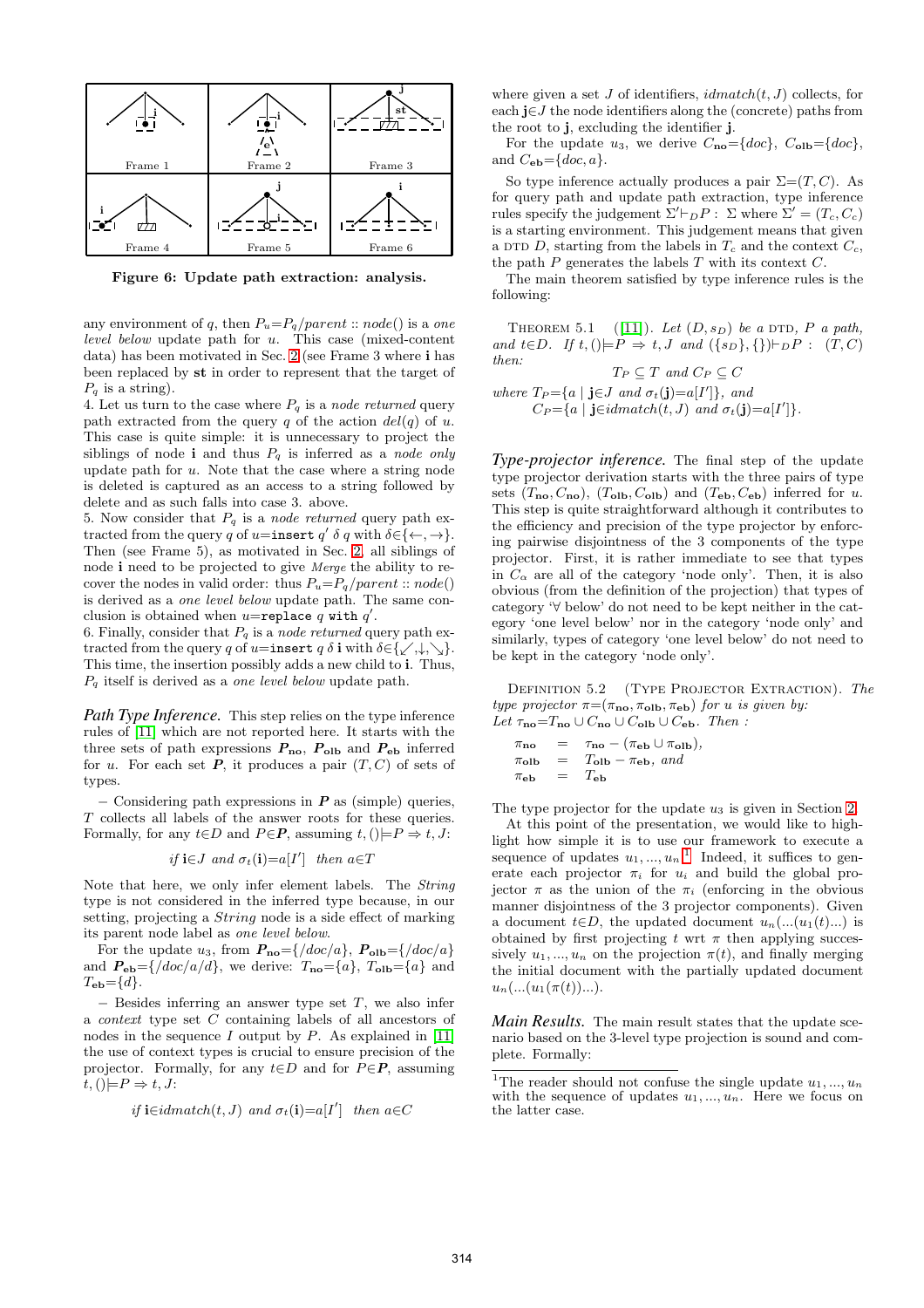

<span id="page-8-0"></span>Figure 7: Soundness of the update type projector.

THEOREM 5.3. Let u be an update over  $D$  and  $\pi$  be the *inferred type projector for* u*. Then for each p-tree* t∈D*, we have:*  $Merge(t | u(\pi(t))) \sim u(t)$ .

Above, value equivalence  $\sim$  (formally defined later on) captures the idea that the two processes return the same document up to node identifiers.

<span id="page-8-1"></span>The previous result strongly relies on the fact that the inferred type projector is sound which is formally stated by:

THEOREM 5.4 (SOUNDNESS OF UPDATE TYPE PROJECTOR). *With the same assumption as in Theorem [5.3,](#page-7-3) we have:*  $u(\pi(t))$  ∼  $\Pi_J(u(t))$  *where*  $J=dom(u(t))-[dom(t)-K(t,\pi)].$ 

This result corresponds to some kind of commutative di-agram (see Fig. [7\)](#page-8-0) involving projection and the update  $u$ : roughly, it tells that updating the projection is equivalent to projecting the update of t. The reader should pay attention on the way  $u(t)$  is projected wrt J. The set J contains the identifiers of  $u(t)$  that have to be kept during the projection which include, of course, all new identifiers introduced by the update  $u$  and the identifiers used by the projection  $\pi$  and still in  $u(t)$ . Said differently, the above result states that elements in t located "out" of the position set  $K(t, \pi)$ , captured by  $dom(t) - K(t, \pi)$ , are not influential for the update: the queries of the update do not use these elements which are neither updated (touched by an insert, a rename, a replace or a delete).

The proof of the main Theorem [5.3](#page-7-3) is decomposed in two main steps. First we prove Theorem [5.4](#page-8-1) stating that elements pruned out by the projector set  $K(t, \pi)$  are not influential for the update  $u$ . Then, assuming Theorem [5.4,](#page-8-1) we show that *Merge* builds the document  $u(t)$ .

*Sketch of proof of Theorem [5.4.](#page-8-1)* Recall that the semantics of updates is specified in two steps: (1) producing an update pending list, (2) applying the elementary updates of the pending list after some test and reordering. The proof of Theorem [5.4](#page-8-1) (soundness wrt update) essentially relies on the intermediate semantics given by update pending list. The intermediate result [5.9](#page-8-2) below is the core of the proof of [5.4.](#page-8-1) In order to state this result, we need some preliminary definitions. The purpose of the first definition is to check whether two lists of trees are equal up to identifiers.

DEFINITION 5.5 (VALUE EQUIVALENCE). Let  $\sigma$  and  $\sigma'$ *be stores over* I *and* I ′ *resp. Let* J *and* J ′ *be two id-seqs such that*  $J \subseteq I$  *and*  $J' \subseteq I'$ *. The value equivalence*  $(J, \sigma) \sim (J', \sigma')$ *is recursively defined by:*

− ((), σ)∼((), σ′ ) *always holds,*

− (i·J, σ)∼(i ′ ·J ′ , σ′ ) *iff* (J, σ)∼(J ′ , σ′ ) *and*  $\star \sigma(i)=a[K]$  *implies*  $\sigma(i')=a[K']$  *and*  $(K,\sigma) \sim (K',\sigma')$ *,*  $\star \sigma(i)=text[st]$  *implies*  $\sigma(i')=\sigma(i)=text[st].$ 

*Value equivalence can be extended to a pair of forests* f *and*  $f'$ *. We write*  $f \sim f'$  for  $(roots(f), \sigma_f) \sim (roots(f'), \sigma_{f'})$ *.* 

The purpose of the second definition is to check whether two update pending lists are equal, once again up to identifiers.

DEFINITION 5.6 (UPDATE LIST EQUIVALENCE). Let  $\sigma$ and  $\sigma'$  be stores over I and I' resp. Let  $\omega$  and  $\omega'$  be two *atomic update lists. The equivalence*  $(\omega, \sigma) \sim (\omega', \sigma')$  *is recursively defined, in the obvious manner, from the base cases given below:*

 $-$  (*ins*(*J*, δ, **i**),  $\sigma$ )∼(*ins*(*J'*, δ, **j**),  $\sigma'$ ) *iff* **i**=**j** *and* (*J*, $\sigma$ )∼(*J'*,  $\sigma'$ ),

- − (*del*(i), σ)∼(*del*(j), σ′ ) *iff* i=j
- $-$  (*repl*(**i**, *J*),  $\sigma$ )∼(*repl*(**j**, *J'*), $\sigma'$ ) *iff* **i**=**j** *and* (*J*, $\sigma$ )∼(*J'*, $\sigma'$ )

− (*ren*(i, a), σ)∼(*ren*(j, b), σ′ ) *iff* a=b *and* i=j

The two following definitions establish what is meant for a projector set to be sound wrt to a path expression, in the one hand and wrt to an update, in the other hand. As in the rest of the presentation, we make the choice here not to detail what happens for pure queries that is what is a sound projector set for a pure query, although it is of course a component of the proof.

DEFINITION 5.7 (SOUND PROJECTOR FOR A PATH).

*A pair of id-set*  $(K_T, K_C)$  *is a sound projector for the path expression* P *on the p-tree* t *iff*

$$
- t, () \models P \Rightarrow t, J \implies \Pi_K(t), () \models P \Rightarrow \Pi_K(t), J
$$
  
where  $K = K_T \cup K_C$ , and  
 $I \subseteq K$ 

 $-$  J $\subseteq$ K<sub>T</sub>.

Recall that the set of identifiers J in t,  $(|=P \Rightarrow t, J$  captures identifiers of answer roots for  $P$ . Intuitively, in the above definition, the id-set  $K_T$  is a super set of J and thus captures, at least, the answer roots for  $P$ , while the id-set  $K_C$  captures, at least, identifiers in *idmatch* $(t, J)$ . Here, the distinction between  $K_T$  and  $K_C$  is necessary to proceed to the right treatement of targets of path matching  $P$  depending on the category they belong to.

DEFINITION 5.8 (SOUND PROJECTOR FOR AN UPDATE). *An id-set* K *is a sound projector for the update (pending list of)* u on the p-tree t iff t,  $(|=u \Rightarrow \sigma, \omega \text{ implies } \Pi_K(t), ()|=u \Rightarrow$  $\sigma', \omega'$  and  $(\omega, \sigma) \sim (\omega', \sigma').$ 

Of course, soundness wrt to update of a projector set is expressed based on the intermediate semantics given by update pending list. Indeed, the proof of Theorem [5.4](#page-8-1) is based on showing that for a given document, the projector set  $K(t, \pi)$  is sound. Formally:

<span id="page-8-2"></span>LEMMA 5.9. Let  $D$  be a DTD and  $u$  be an update with its *infered type projector*  $\pi$ *. For any tree t∈D:*  $K(t, \pi)$  *is a sound projector set for the update (pending list of )* u *on the tree* t∈D*.*

<span id="page-8-3"></span>The proof of this lemma relies on showing that the update path inference is sound wrt update. Formally, we show that:

THEOREM 5.10 (SOUNDNESS OF PATH INFERENCE I). *Let us consider the id-set*  $K=K_{\text{no}}\cup K_{\text{olb}}\cup K_{\text{eb}}$  *defined below. We have that* K *is a sound projector for the (pending list of the) update* u *on the p-tree* t*.*

• Let us assume that  $(\Gamma, u) \rightarrow_{\text{no}}^{\text{th}} \mathbf{P}_{\text{no}}$  with  $\mathbf{P}_{\mathbf{no}} = \{P_{\mathbf{no}}^1, ..., P_{\mathbf{no}}^{k_{\mathbf{no}}}\}\$ and consider for  $i=1..k_{\mathbf{no}}$ , *a sound projector set*  $(KT<sub>no</sub><sup>i</sup>, KC<sub>no</sub><sup>i</sup>)$  *for*  $P<sub>no</sub><sup>i</sup>$ . *Then,*  $\mathbf{K}_{\mathbf{no}} = \bigcup_{i=1..k_{\mathbf{no}}}\left(KT_{\mathbf{no}}^i \cup KC_{\mathbf{no}}^i\right)$ .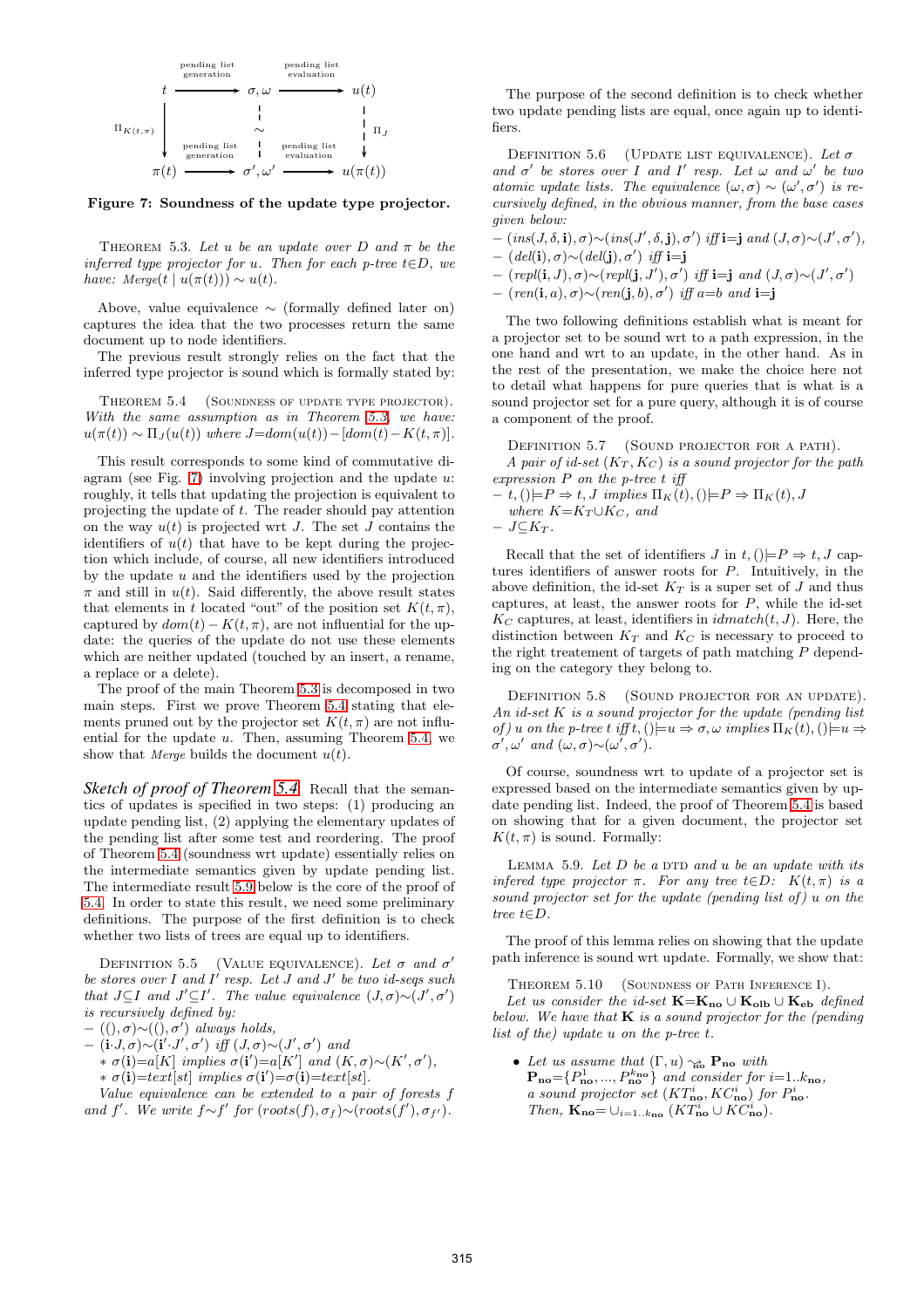- Let us assume that  $(\Gamma, u) \sim_{\text{ab}} \mathbf{P}_{\text{olb}}$  with  $\mathbf{P_{olb}} = \{P_{\mathbf{olb}}^1, ..., P_{\mathbf{olb}}^{k_{\mathbf{olb}}}\}\$ and consider for  $i=1..k_{\mathbf{olb}}$ , a sound projector set  $(KT^i_{olb}, KC^i_{olb})$  for  $P^i_{olb}$ . Then,  $\mathbf{K_{olb}} = \bigcup_{i=1..k_{olb}} (KT^i_{olb} \cup KC^i_{olb} \cup child(t, KT^i_{olb}))$
- Let us assume that  $(\Gamma, u) \sim_{\mathbf{E} \mathbf{b}} \mathbf{P}_{\mathbf{e} \mathbf{b}}$  with  $\mathbf{P}_{eb} = \{P_{eb}^1, ..., P_{eb}^{k_{eb}}\}$  and consider for  $i=1..k_{eb}$ , *a sound projector set*  $(KT_{\text{eb}}^i, KC_{\text{eb}}^i)$  *for*  $KP_{\text{eb}}^i$ . *Then,*  $\mathbf{K}_{\mathbf{eb}} = \bigcup_{i=1..k_{\mathbf{eb}}} (KT^i_{\mathbf{eb}} \cup KC^i_{\mathbf{eb}} \cup desc(t, KT^i_{\mathbf{eb}}))$

<span id="page-9-1"></span>Indeed, we start by proving the following intermediate result which is, in some sense, more precise:

Lemma 5.11 (Soundness of Path Inference II). *Let us consider the id-set* K=Kno ∪ Kolb ∪ Keb *defined below. We have that* K *is a sound projector for the (pending list of the) update* u *on the p-tree* t*.*

- Let us assume that  $(\Gamma, u) \rightarrow_{\text{no}}^{\text{th}} \mathbf{P}_{\text{no}}$  with  $\mathbf{P}_{\mathbf{no}} = \{P_{\mathbf{no}}^1, ..., P_{\mathbf{no}}^{k_{\mathbf{no}}}\}\$ and  $for i=1..k_{\text{no}}, t, () \models P_{\text{no}}^i \Rightarrow t, J_{\text{no}}^i$ . Then,  $\mathbf{K}_{\mathbf{no}} = \bigcup_{i=1..k_{\mathbf{no}}}\left(J_{\mathbf{no}}^i \cup \mathit{idmatch}(t, J_{\mathbf{olb}}^i\right).$
- Let us assume that  $(\Gamma, u) \rightarrow_{\text{ob}} \textbf{P}_{\textbf{olb}}$  *with*  $\mathbf{P_{olb}} = \{P_{\mathbf{olb}}^1, ..., P_{\mathbf{olb}}^{k_{\mathbf{olb}}}\}\$ and  $for i=1..k_{\text{olb}}, t, () \models P_{\text{olb}}^i \Rightarrow t, J_{\text{olb}}^i$ . Then,  $\mathbf{K_{olb}} = \cup_{i=1..k_{olb}} (J^i_{olb} \cup idmatch(t, J^i_{olb}) \cup child(t, J^i_{olb}))$
- Let us assume that  $(\Gamma, u) \sim_{\mathbf{E}} \mathbf{P_{eb}}$  with  ${\bf P_{eb}} = {P_{eb}^1, ..., P_{eb}^{k_{eb}}}$  and  $for i = 1..k_{\textbf{eb}}, t, 0 \models P_{\textbf{eb}}^i \Rightarrow t, J_{\textbf{eb}}^i$ . Then,  $\mathbf{K_{eb}}$ =  $\cup_{i=1..k_{\mathbf{eb}}}$   $(\overline{J_{\mathbf{eb}}^i} \cup \overline{idmatch}(t, J_{\mathbf{eb}}^i) \cup desc(t, J_{\mathbf{eb}}^i))$

In order to prove Theorem [5.10,](#page-8-3) the above result (Lemma [5.11\)](#page-9-1) is combined with type inference (see Theorem [5.1\)](#page-7-4).

*Sketch of proof of Theorem [5.3.](#page-7-3)* To conclude this section, we would like to highlight that the proof of Theorem [5.3,](#page-7-3) and more precisely the part showing that Merge builds the updated document  $u(t)$  uses the fact that the type projector  $\pi$  is initially applied over a p-tree. Once again, p-tree are specified such that node identifiers correspond to node positions. Intuitively, lemma [5.9](#page-8-2) expresses that the update pending list generated for the projected document  $\Pi_{K(t,\pi)}(t)$ and u targets the same positions for performing changes as the update pending list generated for the initial document and u.

From this, proving that Merge builds a valid result  $u(t)$ from  $t$  and  $u(t')$  does not present any deep difficulty although it is technically involved. It suffices to proceed recursively to a careful case study.

# <span id="page-9-0"></span>6. IMPLEMENTATION & EXPERIMENTS

*Implementation issues.* In order to validate the effectiveness of our method, we have implemented both projection and merge algorithms in Java. The only technical gap between the formal method and its implementation concerns node identifiers or positions. Although made explicit in the formal scenario, the implementation does not materialize positions in the input document  $t$ : it is not necessary. Positions are generated on the fly while parsing  $t$ , during projection and during Merge. Indeed, for each node, the implementation generates its rank among its siblings: full node position is not necessary. In  $\pi(t)$ , this rank is stored by means of a special new attribute for *node only/one level below* nodes and by means of another new attribute for ∀ *below node*. The potential overhead due to these special attributes is mitigated by the size reduction ensured by projection. The use of two distinct attributes is required for technical reason related to insertion and replace updates and also to the way source elements are copied during their execution.

The algorithm Merge is implemented by means of two threads, parsing resp. t and  $\pi(t)$ . These threads are defined in terms of classes obtained by extending existing SAX parser classes [\[6\]](#page-11-17). The two threads interact with each other according to the Producer-Consumer pattern.

*Experiments.* Several tests have been performed using our Java implementation and 7 updates on XMark documents of growing size. These updates, together with their associated projectors, are reported in the following, and cover the main update operations made available by XQuery Update Facility (insert, rename, replace and delete). All experiments were performed on a 2.53 Ghz Intel Core 2 Duo machine (2 GB main memory) running Mac OSX 10.6.4 .

The sizes of projected documents are reported in Fig. [8.](#page-9-2)



<span id="page-9-2"></span>Figure 8: Documents size reduction after pruning

The first kind of tests aims at detecting memory limitations of four popular query processors implemented in Java: Saxon EE 9.2.0.2 [\[7\]](#page-11-5), QizX Free-Engine-3.2.0 [\[4\]](#page-11-7), eXist 1.2.5 [\[1\]](#page-11-8) and MXQuery 0.6.0 [\[3\]](#page-11-18). We set to 512 MB the Java virtual machine memory, while the size of XMark documents considered goes from 50 MB to 2 GB. The sizes of largest documents these processors could update *without projection* are reported in Fig. [9.](#page-9-3) For this test, we used the less memory consuming update U4. Three out of four systems cannot deal with documents whose size is greater than 150 MB, while QizX is able to process documents whose size is slightly higher than the Java virtual memory size (this is due to some efficient techniques adopted by QizX for compacting internal document representation).

The second kind of tests evaluates our projection based technique. We focused on two systems Saxon and QizX, and used the whole set of 7 updates. In both cases, tests

| axon | F-E<br>)izX | eXist | $-77$ $\sim$<br>uery |
|------|-------------|-------|----------------------|
|      |             |       | ¤າ                   |

<span id="page-9-3"></span>Figure 9: Maximal input sizes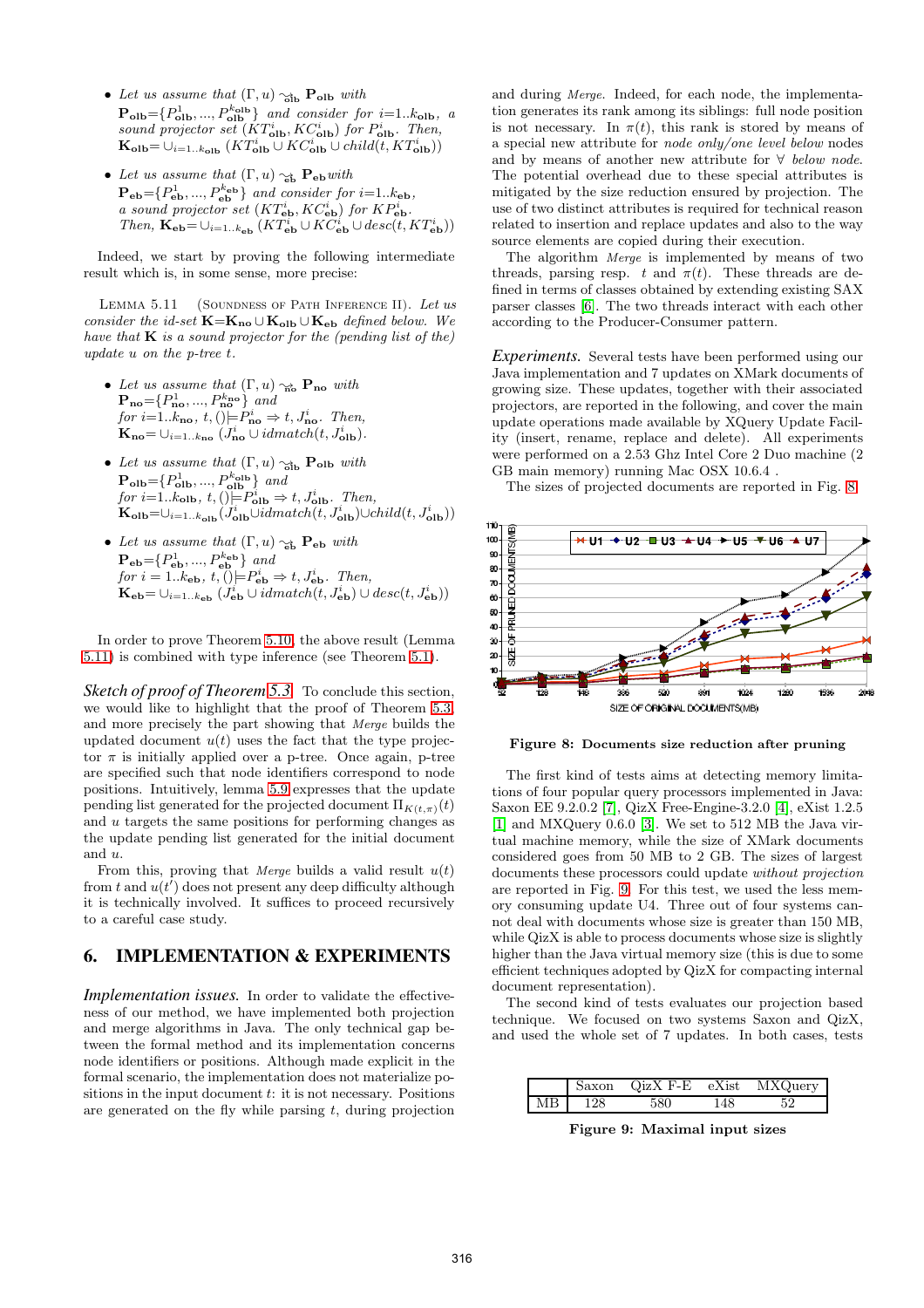show that our technique can ensure great improvements. In all figures, missing value for time means memory failure.

Concerning Saxon, tests results are synthesized in Fig. [10.](#page-11-19)1 and [10.](#page-11-19)2, reporting, respectively, total execution time by using and by not using projection. They clearly show that our technique succeeds in its primarily purpose: making possible to update very large documents with in-memory systems, in the presence of memory limitations. Note that the total time in the case of projected documents (Fig. [10.](#page-11-19)2 and [10.](#page-11-19)4) includes time for i) projecting the input, ii) storing the projection, iii) updating the projection and storing it, and iv) performing the final merge. Nevertheless, for documents that can be updated even without projection, execution time with projection remains comparable to that without projection. This is because the time spent for projection, merging and so on is recovered by a faster update process thanks to a significantly smaller size of the projected document (Fig. [8\)](#page-9-2). Also observe that for U5, Saxon with projection was not able to update documents for size greater than 1 GB (due to memory failure). The projector of this update reveals that this is due to its low selectivity.

QizX shows less severe memory limitations. Total execution times are reported in Fig. [10.](#page-11-19)3 and [10.](#page-11-19) 4. We still have great improvements in terms of memory: with projection, we can update up to 2GB for all queries, while without projection the limit is 520 MB. However, for QizX, projection also ensures sensible total execution time reduction. This is in part due to the fact that QizX needs a significant time to build auxiliary indexes at loading time. This improvement in terms of execution time also testifies the effectiveness of our design choices at the projector, path extraction (Sec. [2](#page-1-0) and [5\)](#page-5-0), and Merge function level. For the 52MB document, we have the following reductions of execution times, expressed in percentages: U1 (45,4%), U2 (60,3%), U3 (74,3%), U4 (72,2%), U5 (45,2%), U6 (63,6%), U7 (24%). We had similar percentages for documents of other sizes.

A last kind of tests we made concerns the computation of a unique projection for all the updates, executed in the following order: U1, U2, U3, ..., U7. The document has been projected once, then all the updates have been evaluated on the projection, and finally Merge has been executed once to obtain the final document. With Saxon and QizX this took, respectively, 82 and 64 seconds on the 128MB document. For this document, the sum of total times needed to projecting, updating and merging for each single update was much higher, respectively 181 and 194 seconds for Saxon and QizX.

#### *The updates and the corresponding projectors.*

```
U1. for $x in $doc/site/closed_auctions/closed_auction
where not ($x/annotation) return
insert node <annotation>Empty Annotation</annotation>
as last into $x
U2.for $x in $doc/site/people/person/address
     where x/country/text()="United States" return
(replace node $x with
<address>
       <street>{$x/street/text()}</street>
       <city>"NewYork"</city>
       <country>"USA"</country>
       <province>{$x/province/text()}</province>
```

```
<zipcode>{$x/zipcode/text()}</zipcode>
</address>)
```

|                | $\pi_{no}$                                      | $\pi_{olb}$  | $\pi_{eb}$ |
|----------------|-------------------------------------------------|--------------|------------|
| U1             | site, closed_auctions, anno-                    | closed_auct. | Ø          |
|                | tation                                          |              |            |
| U2             | site, people, address                           | person,      | Ø          |
|                |                                                 | country.     |            |
|                |                                                 | street.      |            |
|                |                                                 | province,    |            |
|                |                                                 | zipcode      |            |
| U3             | site, regions, africa, asia,                    | location     | Ø          |
|                | australia, europe, namerica,                    |              |            |
|                | samerica, item                                  |              |            |
| U <sub>4</sub> | site, regions, africa, asia,                    | Ø            | Ø          |
|                | australia, europe, namer-                       |              |            |
|                | ica, samerica, item, mailbox,                   |              |            |
|                | mail                                            |              |            |
| U <sub>5</sub> | site, regions, africa, asia,                    | Ø            | Ø          |
|                | australia, europe, namer-                       |              |            |
|                | ica, samerica, listitem,                        |              |            |
|                | bold,<br>mailbox,<br>mail,                      |              |            |
|                | item, description, text,                        |              |            |
|                | open_auctions, open_auction<br>closed auctions, |              |            |
|                | closed_auction, annota-                         |              |            |
|                | tion, parlist                                   |              |            |
| U <sub>6</sub> | site, people, homepage                          | person,      | Ø          |
|                |                                                 | name         |            |
| U7             | site, people                                    | person,      | address    |
|                |                                                 | name.        |            |
|                |                                                 | country      |            |
|                |                                                 |              |            |

U3.for \$x in \$doc/site/regions//item/location where \$x/text()="United States" return (replace value of node \$x with "USA")

- U4.delete nodes \$doc/site/regions//item/mailbox/mail
- U5.for \$x in \$doc/site//text/bold return rename node \$x as "emph"
- U6.for \$x in \$doc/site/people/person where not(\$x/homepage) return insert node <homepage>www.{\$x/name/text()}Page.com</homepage> after \$x/emailaddress

U7.for \$x in \$doc/site/people/person,

for \$y in \$doc/site/people/person where  $\frac{x}{\max}$  =  $\frac{y}{\max}$ and not (\$y/address) and \$x/country='Malaysia' return insert node \$x/address after \$y/emailaddress

## <span id="page-10-0"></span>7. CONLCUSIONS AND FUTURE WORKS

To the best of our knowledge, the technique we have presented here is the first XQuery update optimization technique based on the use of projection and schema information. One of its main distinctive features is a new notion of projector allowing to strictly minimize the resulting projection, and to efficiently propagate updates from the updated projection to the initial database. Another distinctive feature is that the proposed framework can be exploited without changing any internal part of the query/update engine.

In order to have a more efficient implementation, we plan to eliminate: (i) storing the pruned document on the disk, and (ii) storing and re-reading the partial update pruned